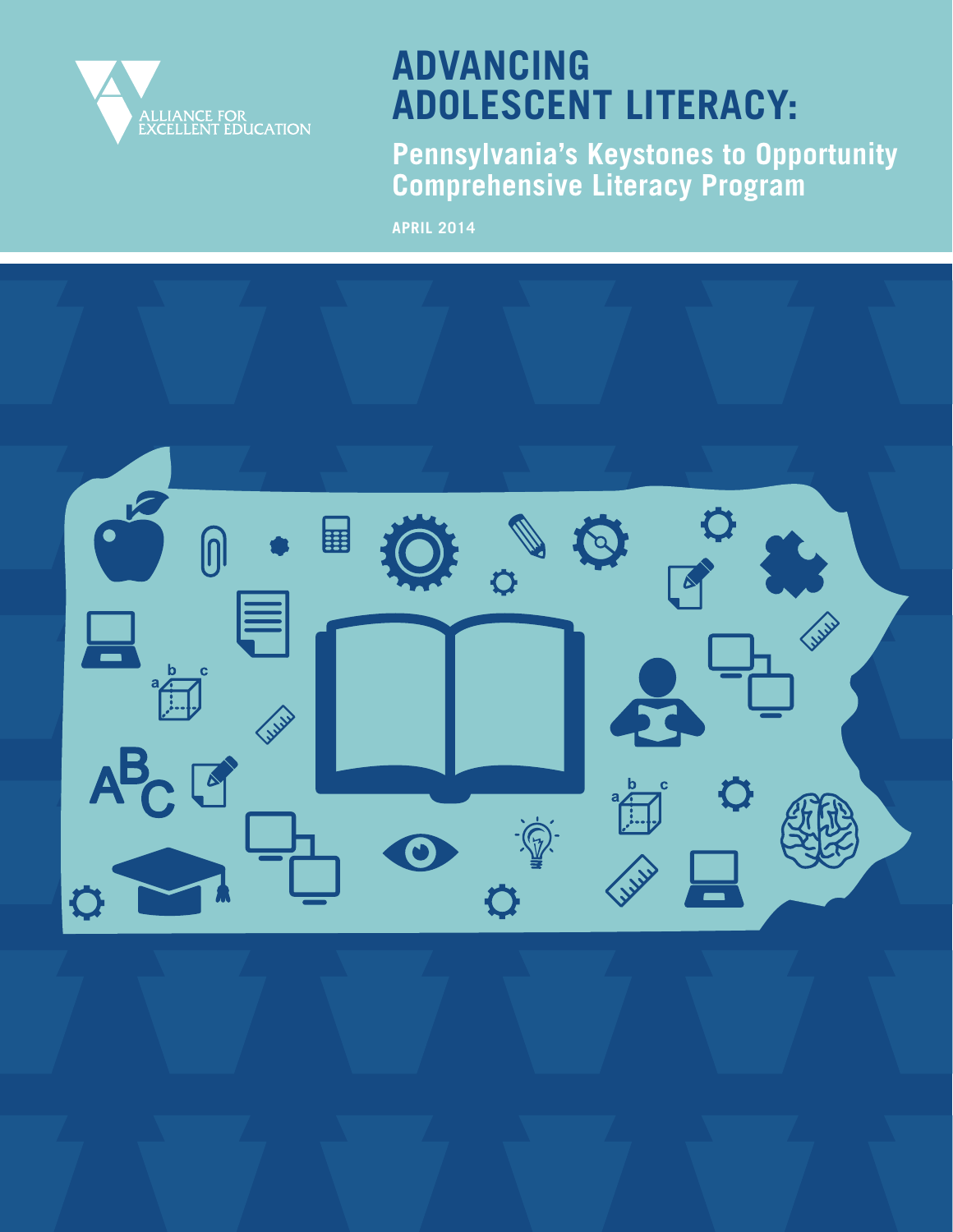### **SUMMARY**

**As one of six states in 2012 to receive a federal Striving Readers Comprehensive Literacy (SRCL) grant, Pennsylvania provides an early road map and shows how taking comprehensive action to improve literacy instruction can benefit traditionally underserved students and boost learning outcomes while improving overall teaching.1 In 2006, Catherine Snow, the Henry Lee Shattuck Professor of Education at the Harvard Graduate School of Education, wrote, "We all hold a stake in the literacy achievement of youth, and if we do not rise to meet this challenge today, we risk our cadre of struggling readers and writers facing a future of sharply diminishing opportunities."2 The work under way in Pennsylvania and the other SRCL states illuminates what states, districts, and schools must do to ensure that all students graduate with the advanced literacy competencies essential to succeed in college, careers, and life.**

The nation is watching as Pennsylvania and the other SRCL state grantees implement comprehensive birththrough-grade-twelve literacy initiatives. The federal support for state-level action to dramatically improve literacy outcomes comes at a time when the demands on students graduating from high school are changing radically. In order to compete with young people across the globe, U.S. students must have reading and writing proficiency that is commensurate with their international peers.

Like most states, Pennsylvania is in the throes of a literacy crisis that seriously threatens the state's prosperity by failing to produce a highly literate, twenty-first-century workforce capable of competing in a global economy. The five-year federal SRCL grant resulted in the state awarding \$36.7 million to local school districts to advance literacy instruction and outcomes for students with the greatest needs. This report describes the design and implementation of Pennsylvania's SRCL discretionary literacy grant, including information gathered from participation in a three-day regional meeting of state department leaders and district teams to examine data and design strategies for local implementation. The report profiles the core processes and professional learning undertaken by educators across the state to dramatically improve instruction and literacy achievement, with a specific focus on improving standards-based literacy practices in middle and high schools, and includes a set of policy recommendations.

### **INTRODUCTION**

The majority of U.S. students currently leave high school without the advanced reading and writing skills needed to succeed in college and a career. According to the National Assessment of Education Progress (NAEP), commonly called the Nation's Report Card, more than 60 percent of eighth and twelfth graders read and write below the proficient level.<sup>3</sup>



More than 60 percent of eighth and twelfth graders read and write below the proficient level.

**Share this stat: #literacy**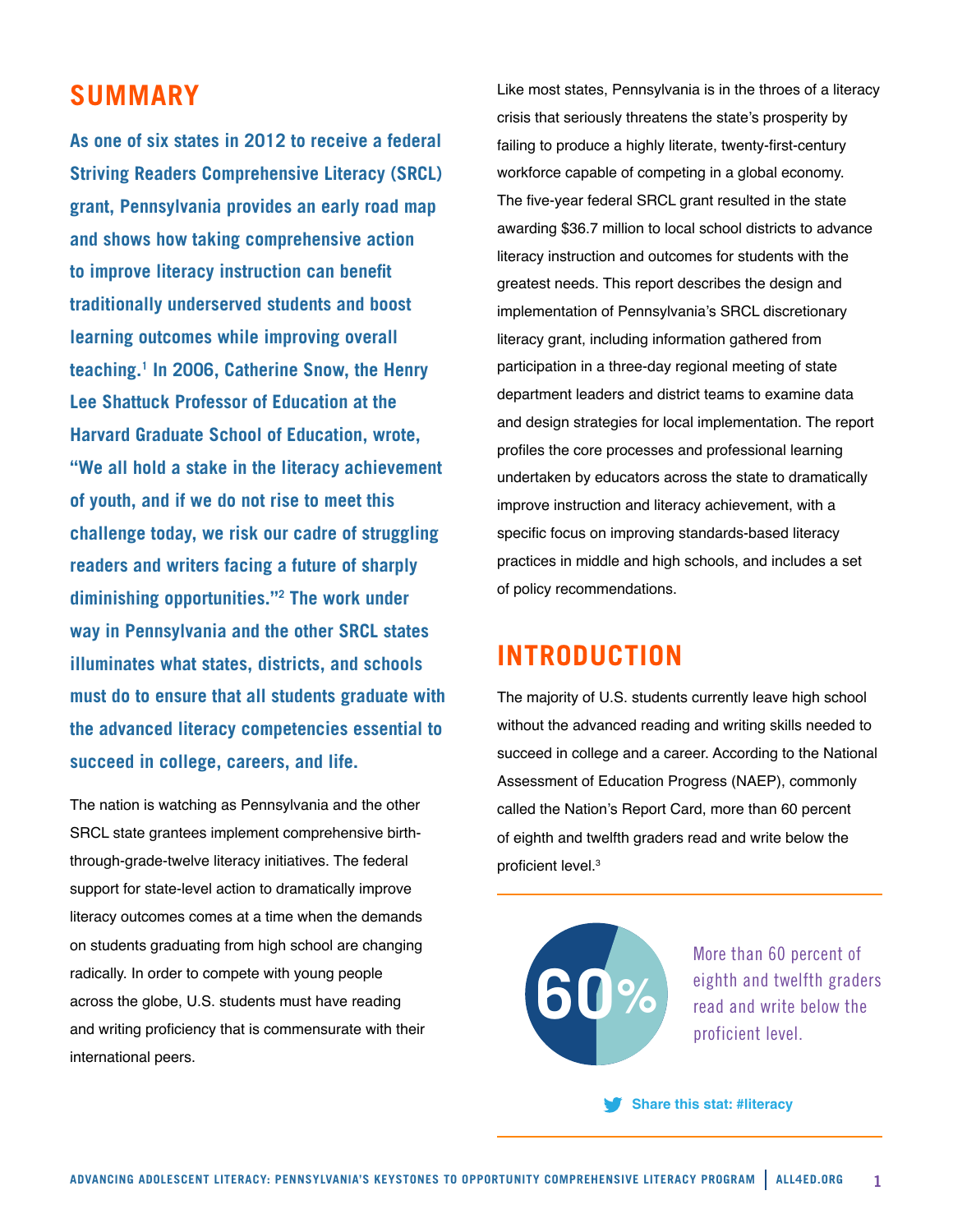For particular subgroups, the figures are even more disturbing: more than a third of Hispanic and African American twelfth graders, for example, read below the basic level.4 Pennsylvania state education leaders recognized the urgent need to reverse the downward trajectory in students' literacy achievement overall, as well as to improve language and literacy achievement for targeted subgroups of underperforming students.

According to projections produced by Pennsylvania's Value-Added Assessment System (PVAAS), the state's approved growth model, the percentage of eighth graders at risk for not being proficient in reading by the eleventh grade increased between 2007 and 2010. The Pennsylvania growth model allows the state to determine if individual students are on the path to achieve and maintain proficiency as measured by state tests.<sup>5</sup> State reading assessment data from School Year (SY) 2009–10 shows that 48.1 percent of eighth-grade students have a 70 to 100 percent probability of being proficient in reading in the eleventh grade, down from 51.4 percent in SY 2008–09 and 55.8 percent in SY 2007–08.<sup>6</sup> The Pennsylvania Department of Education (PDE) concluded that if these projections prove correct, in just two years the majority of Pennsylvania students in the eleventh grade may not be proficient in reading.<sup>7</sup>

> State reading assessment data from School Year (SY) 2009–10 shows that 48.1 percent of eighth-grade students have a 70 to 100 percent probability of being proficient in reading in the eleventh grade



The PDE Division of Federal Programs directs the improvement initiative in collaboration with Pennsylvania's twenty-nine intermediate units (IUs), the regional educational service agencies that serve member school districts. The project management team includes Cindy Rhoads, state program director; Cindy Anderson, project coordinator and lead writer for the Pennsylvania Comprehensive Literacy Plan; and Sandy Strunk, project manager and program director for development at Lancaster Lebanon IU 13. In addition, the PDE formed a guiding coalition that includes the state agency, district and school leaders, teachers, local parent-teacher representatives, and community members to help coordinate strategies and diffuse innovative solutions to improving reading and writing proficiency.

The federal Striving Readers Comprehensive Literacy (SRCL) grant award presents a unique opportunity for the state to address systemic gaps in literacy instruction and development across early education and elementary, middle, and high schools. In 2011 the U.S. Department of Education awarded a total of \$183 million in SRCL grants to Georgia, Louisiana, Montana, Nevada, Pennsylvania, and Texas to advance literacy skills from birth through grade twelve. These five-year competitive awards followed the 2010 SRCL grant program, in which forty-eight states received federal funding to create state literacy teams and prepare a state birth-through-gradetwelve plan for a comprehensive literacy development and education program.<sup>8</sup>

Pennsylvania saw this as an opportunity to dramatically improve learning outcomes, not only for students targeted within the SRCL program but for all students throughout the state. The Pennsylvania SRCL grant program, called Keystones to Opportunity (KtO): Pennsylvania's Vision for Sustainable Growth in Reading Achievement, awards competitive sub-grants to local school districts **Share these stats: #literacy** and early childhood education programs to improve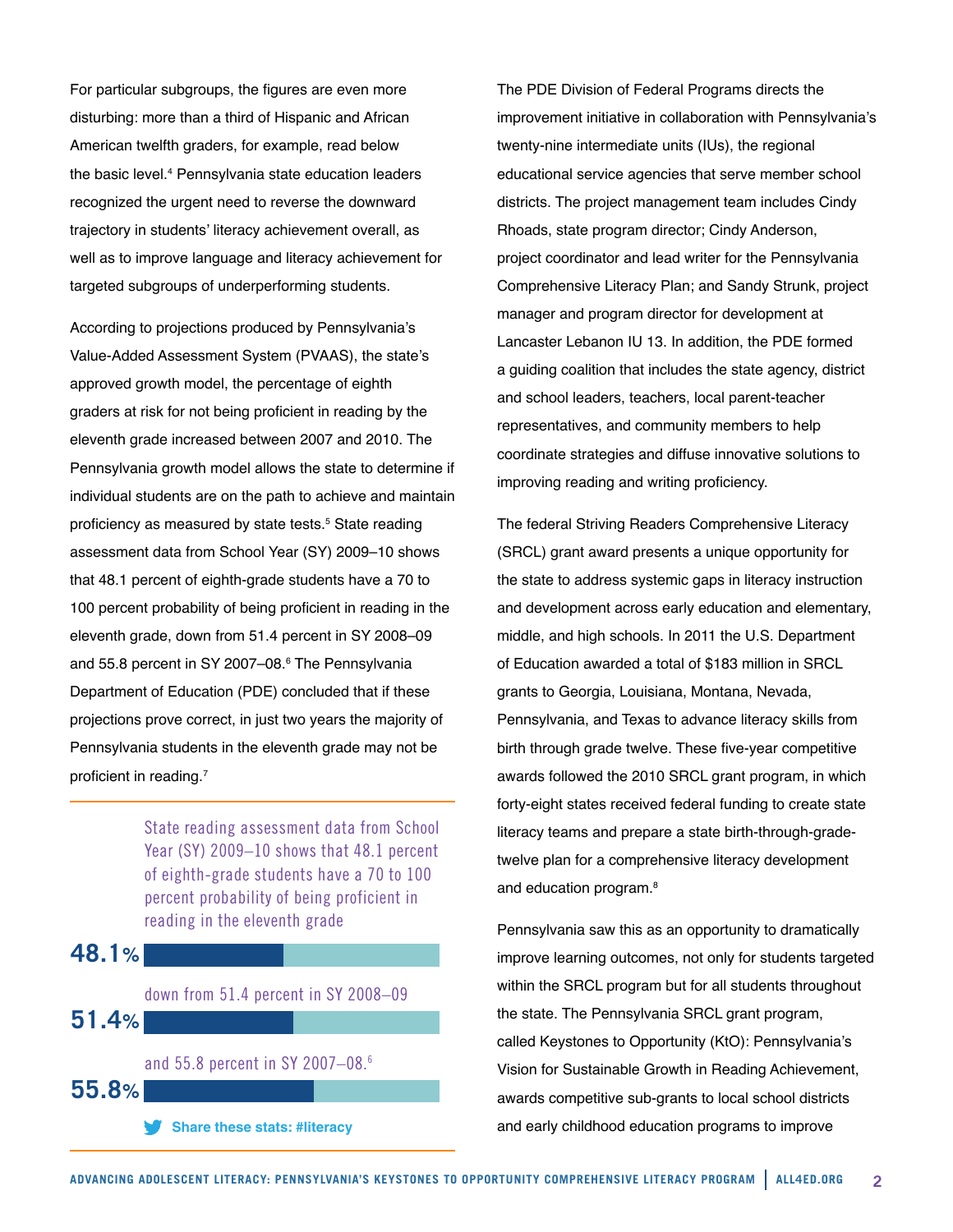language and literacy using evidence-based instruction and interventions. Effective implementation depends on districts creating a coherent, aligned framework to teach and assess literacy across the curriculum and to coordinate supplemental academic support programs. To achieve these ends, state, district, and school leaders must cultivate cadres of teacher leaders and specialists to undertake this new effort and assume responsibility for its implementation and impact.<sup>9</sup>

The PDE acknowledged that dramatic improvements in literacy instruction and performance would be unlikely without the creation of a strong, visible, and common culture of instructional practice. "Despite what we know about the nature of the problems of struggling readers and the need to bring effective literacy strategies to life in content-area classrooms, what actually goes on in classrooms often remains removed from education administration and policy," noted KtO state program director Cindy Rhoads.<sup>10</sup>

Recognizing these barriers to improving teaching practices on a widespread basis, KtO coordinators created structures and educative processes to help districts and schools improve literacy instruction across the state. Tools were designed to enable districts to self-assess their literacy performance and the literacy needs of targeted students at risk of educational failure—low-income students, students with disabilities, English language learners (ELLs), and those students not on track to college and career readiness by graduation. Teams of educators shared responsibility for instructional decisionmaking and developing local literacy plans, by using data to identify students' skill gaps, examining curriculum and patterns of practices in relation to students' literacy needs, and leading evidence-based improvement in their schools. These processes served the multiple purposes of

EFFECTIVE IMPLEMENTATION DEPENDS ON DISTRICTS CREATING A COHERENT, ALIGNED FRAMEWORK TO TEACH AND ASSESS LITERACY ACROSS THE CURRICULUM AND TO COORDINATE SUPPLEMENTAL ACADEMIC SUPPORT PROGRAMS.

- increasing educators' knowledge of the English language arts (ELA) standards and literacy instruction;
- identifying districts with demonstrable needs in targeted student populations;
- ensuring that the sub-grantees had the capacity to produce improvements and short-term gains; and
- instituting educative processes regarding data use and research-based literacy instruction and assessment.

To build professional capacity, state project leaders harnessed the network of IUs along with PDE staff and consultants from the University of Pittsburgh to model data-based decisionmaking and design professional learning around evidence-based literacy practices. They developed a rigorous sub-grantee application requiring districts to complete a comprehensive needs assessment to determine both their needs and their capacity for success.<sup>11</sup> Pennsylvania worked with practitioners and education leaders from special education, universities, career and technical education, and school districts to frame a common vision of effective literacy practices and bolster alignment among existing state and district programs.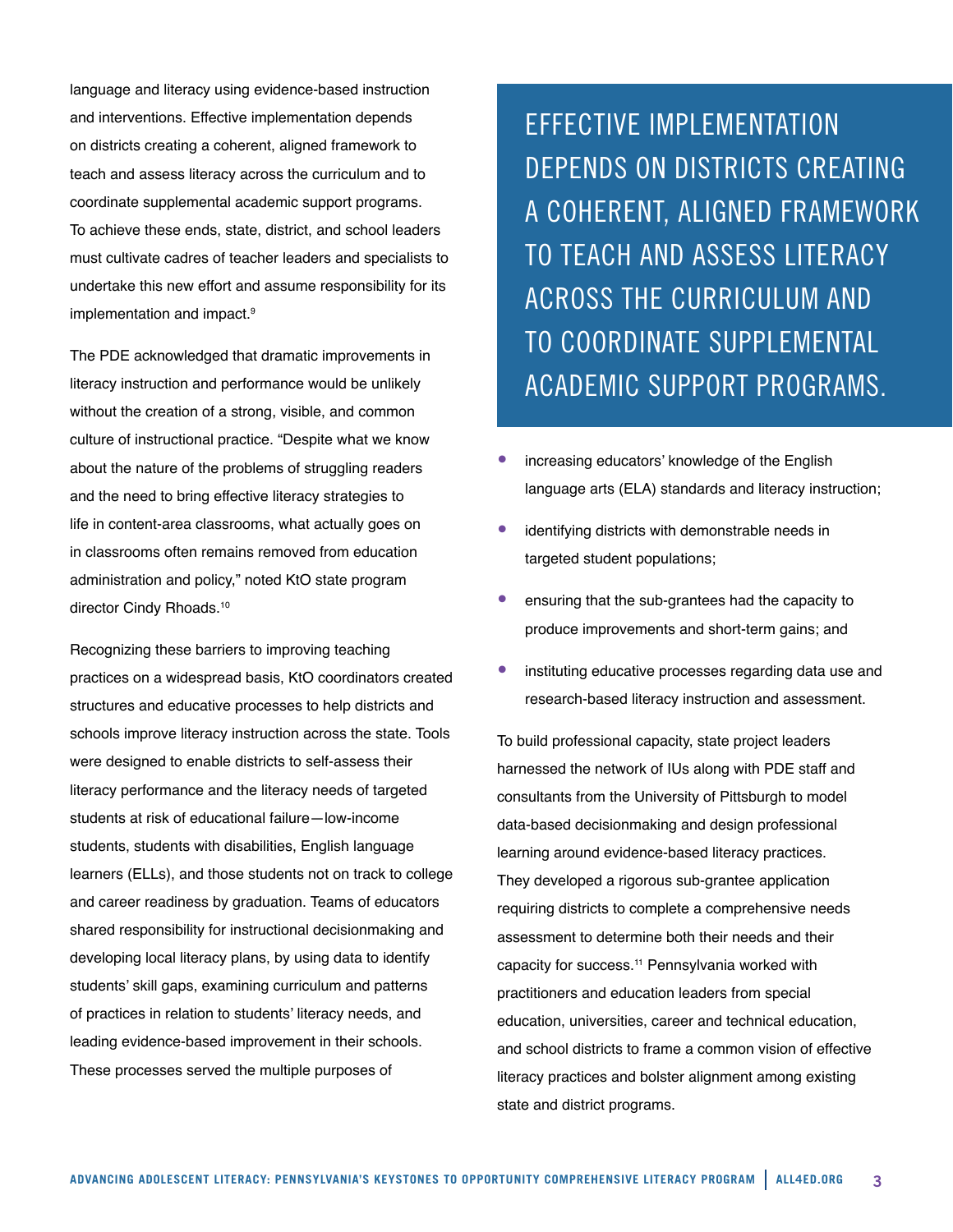### **Pennsylvania State Literacy Plan Guiding Principles<sup>12</sup>**

- 1. Literacy is a foundation for learning and a "keystone to opportunity." Literacy instruction must be extended into academic disciplines as a means of developing the literacy competencies essential for students to be college and career ready.
- 2. All students are entitled to build their literacy competencies. Students' cultural experiences, including language, must be taken into consideration as a means of enhancing student learning and the motivation to learn. Moreover, differentiation of instruction is a critical element of instruction.
- 3. High-quality literacy instruction must be grounded in evidence-based practice. Research on effective instructional practices must be implemented in Pennsylvania classrooms.
- 4. A shared responsibility for literacy learning among families, community, and education professionals is essential for improved student learning.
- 5. The professional learning of educators is critical in order to address the challenges of twenty-first-century literacy. Such learning must be based on the evidence regarding improving schools and adult learning.

# **SCHOOL DISTRICT SUB-GRANTS**

In the first phase, 329 of the 500 districts in the state opted to complete a rigorous pre-application process and comprehensive literacy needs assessment. The goal was to engage potential sub-grantees in a team-based inquiry process to inventory the district's capacity to succeed in instituting a robust literacy initiative. Local teams were expected to assess their district's

- implementation of a research-based, core literacy curriculum aligned to ELA content standards;
- use of data to identify and respond to students' literacy needs;
- opportunities for ongoing, collaborative professional learning; and
- strategies to improve literacy in coordination with other state and federal programs, such as special education, English language learning, and Title I.

#### **Building a Culture of Inquiry and Data Use**

Accurate local data and a thorough understanding of literacy research were essential elements of a successful application. The district core literacy teams, including teachers, instructional specialists, and district and school leaders, provided school-level data showing which students were most at risk for not becoming proficient in reading and specified the evidence-based strategies for improving literacy instruction and outcomes.<sup>13</sup> Teams had to identify the most significant demographic challenges, determine the district's achievement and growth in reading compared to other locales, explain their students' growth trajectory, and assess the impact of literacy achievement on the district's ability to graduate students ready for college and careers. In addition, they had to commit to using specified state summative, standardized diagnostic tools as well as formative measures for purposes of reporting, monitoring, and evaluating the grant program.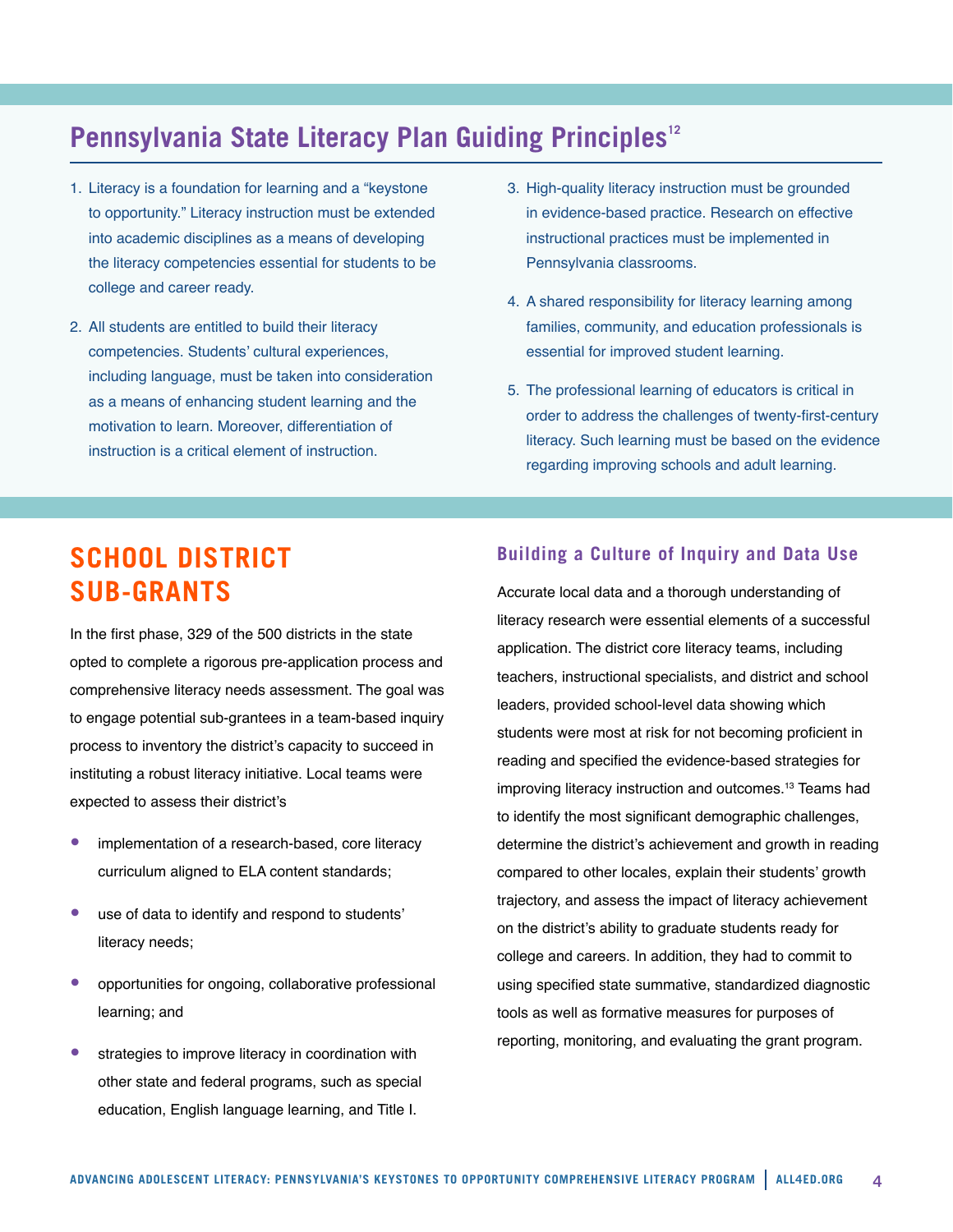District teams received intensive technical assistance from the PDE and IUs on using rigorous inquiry-based processes that would be meaningful for all applicants regardless of the final outcome of the grant competition. The state provided guidance and support in using data based on Victoria Bernhardt's logic model for using multiple measures for continuous improvement. Teams

participated in regional training to learn how to use data across the multiple domains of demographics, perceptions, school processes, and student learning. The Bernhardt model afforded a common language in using data to formulate questions and set priorities regarding how to increase the impact of learning environments on targeted students' literacy performance.



© Education for the Future, Chico, CA [\(http://eff.csuchico.edu\)](http://eff.csuchico.edu)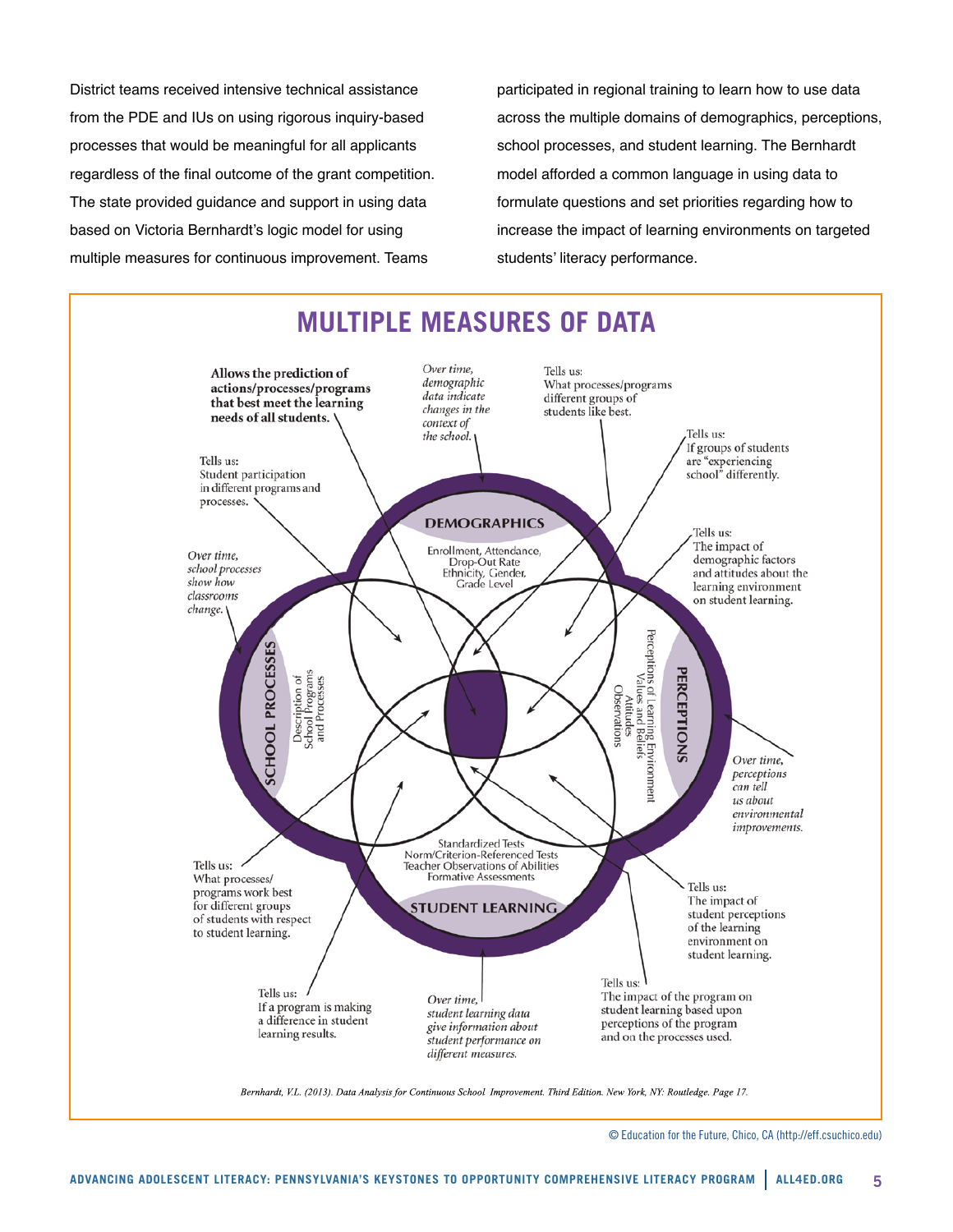The design of the KtO grant program induced districts to develop systematic routines for collecting various types of data to assess the trajectory of literacy growth within schools and within student subgroups. The grant application encouraged districts to develop a "culture of assessment use," whereby educators worked collaboratively using detailed measures to identify the learning gaps of a small subset of struggling students. This strategy of "starting small to go big" helps to identify what kind of teaching works best with students with significant needs so that it can be applied more broadly across schools and districts. Sandy Strunk, KtO project manager, remarked, "Many who did not get grants noted that completing the needs assessment was a powerful learning experience; it became apparent that they did not know which questions to ask, which data to use, or what it meant."<sup>14</sup>

Collaborative inquiry has emerged as a promising means of supporting teachers and building their capacity to implement complex curricula and reform initiatives to improve student achievement. Rigorous studies of inquirybased approaches by Stanford scholar Joan Talbert and



her colleagues point to the importance of navigating colleague resistance and facilitating teacher learning by challenging assumptions and surfacing practices that limit student success.<sup>15</sup> As a result, teachers shift responsibility for student performance to their teaching rather than to external causes. Student achievement and survey data of professional practices shows that high school educators using these inquiry practices become more collaborative and adept in data-driven decisionmaking and attain the

# **Each facet of the KtO application process challenged local literacy teams to develop inquiry-based approaches**

- using multiple data sources to identify target students and their literacy needs;
- designing high-leverage instructional and programmatic responses to close skill gaps and accelerate achievement;
- integrating formative assessment as essential to monitoring student progress and the impact of literacy instruction and interventions:<sup>16</sup>
- examining literacy instruction through the lens of target students to understand the consistency and effectiveness of curricular and instructional decisions; and
- leading evidence-based improvement efforts in their schools.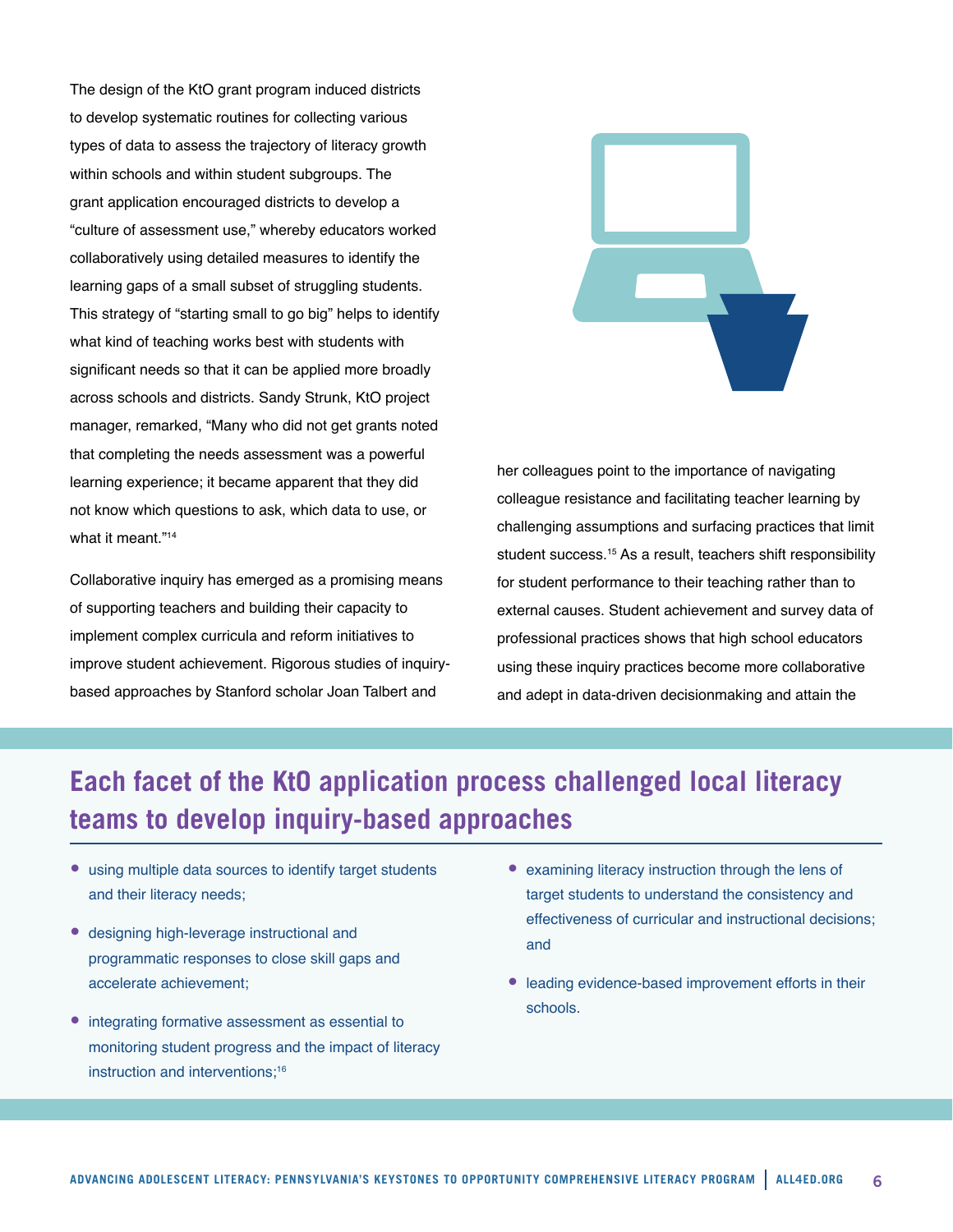greatest gains in student outcomes—including attendance rates, graduation rates, credit accumulation, and state assessment pass rates-relative to comparison schools.<sup>17</sup>

In addition, for far too long teachers have served as passive recipients of policy, curricular, and professional reforms, leading to marginal results in improving student learning and achievement. The PDE designed a framework in which developing the knowledge and skill of frontline practitioners would be the central concern. "To promote educational equity and meet new standards for student learning, we are asking educators to operate at a high level of practice that requires informed judgment and continuous adaptation," said Cindy Anderson, KtO project coordinator.<sup>18</sup> To that end, state leaders created an infrastructure to develop teachers' literacy expertise the ability to draw on knowledge of evidence-based instruction and interventions, recognize patterns of problems, and apply that knowledge in developing a repertoire of solutions.

The PDE asked 149 of the initial 329 districts to submit a full application.<sup>19</sup> In addition, sub-grantee applicants submitted a comprehensive local literacy plan that set priorities within a coherent framework for integrating literacy education into the implementation of ELA Common Core State Standards (CCSS); federal programs such as Title I, Race to the Top, English language learning, and special education; and other reform initiatives. The KtO team worked closely with the districts in shaping a common vision for standards-aligned literacy education and ensuring the connection of funding levels, the size and complexion of student groups, and the intensity of the core intervention. Ultimately fifty-four districts and two charter schools received KtO funding in the spring of 2012 and were eligible to apply for continued funding in the spring of 2013. To date, fifty-three districts and two charter schools are funded.

# **BASELINE PROFESSIONAL LEARNING OF LITERACY**

The PDE used its IUs to provide training and technical assistance to administrators and teachers. Nine baseline content modules were created to build educators' knowledge of literacy development and to promote persistent and pervasive practices in alignment with the ELA standards. These new rigorous expectations for what students know and can do are meant to complement the knowledge demands within a subject area—deepening students' conceptual understanding by connecting thinking and understanding with strategic reading and effective writing.

### **KtO Baseline Modules**

- Using Data for Literacy Decisionmaking
- Successful Transitions Along the Literacy Continuum
- Building Blocks of Literacy
- Family Literacy and Family Engagement
- Reading Apprenticeship®
- **Literacy Design Collaborative**
- Universal Design for Learning (UDL)
- Navigating Content with English Language Learners (ELLs)
- Supporting Learners with Special Needs

Source: Pennsylvania Department of Education, Division of Federal Programs, Keystones to Opportunity: *Pennsylvania's Vision for Sustainable Growth in Reading Achievement*, Pennsylvania Application for Striving Readers Comprehensive Literacy Grant (Harrisburg, PA: Author, 2011).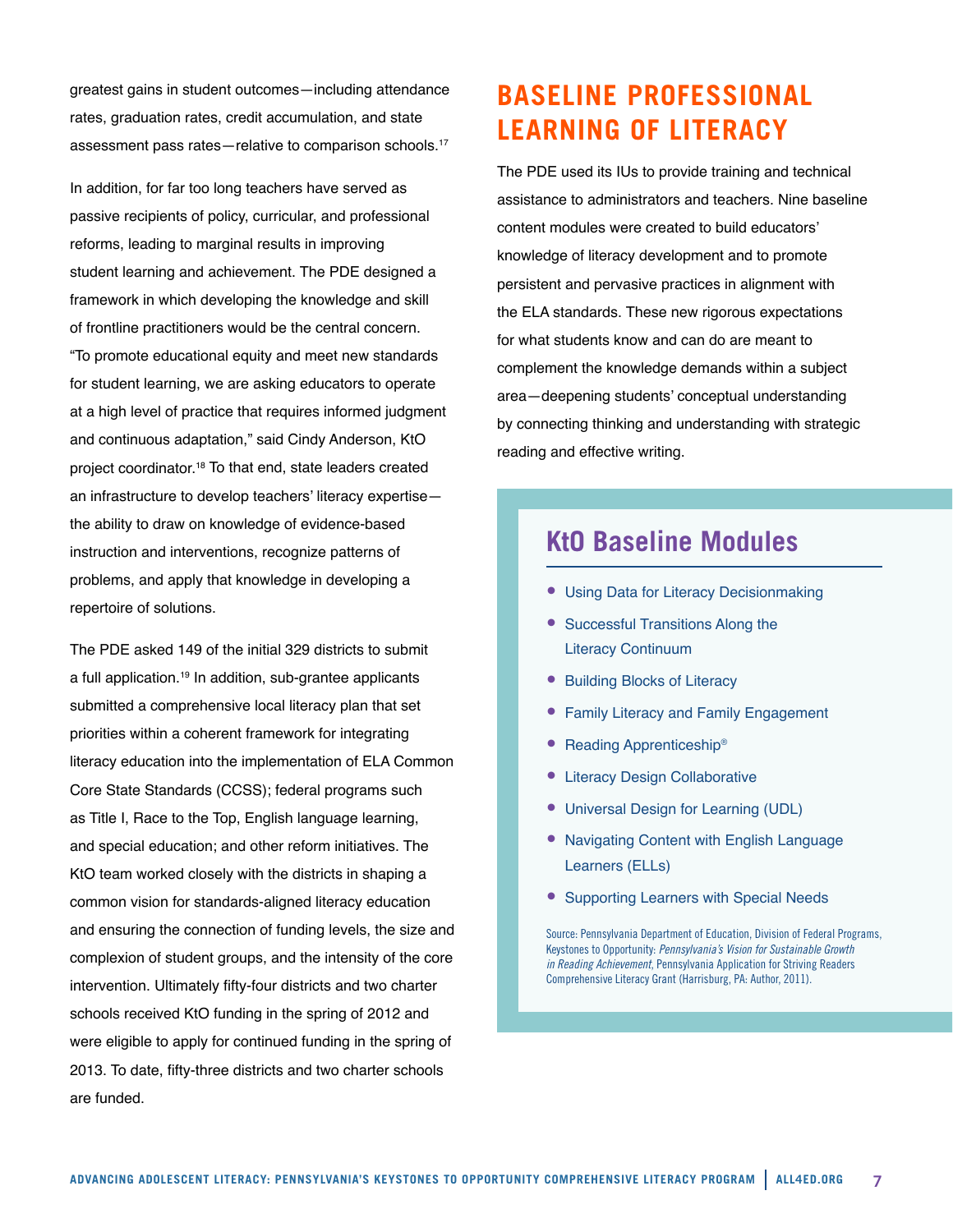THE VISION FOR AN EFFECTIVE LITERACY PROGRAM RECOGNIZES THAT CREATING FLUENT AND PROFICIENT READERS AND WRITERS IS A VERY COMPLEX TASK AND REQUIRES THAT TEACHERS COORDINATE THEIR INSTRUCTION TO REINFORCE IMPORTANT STRATEGIES AND CONCEPTS.

The ELA standards place a premium on defining literacy in practice-based, subject-specific ways. Students must demonstrate advanced literacy proficiencies such as comprehending increasingly complex text, constructing text-based arguments, synthesizing information from multiple sources, and communicating clearly what they are learning in their subjects. The majority of secondary-level teachers, however, report inadequate pre- and in-service education in content-based reading and writing instruction and in designing instruction that accounts for differences in students' language, literacy skills, and culture.<sup>20</sup>

Moreover, most secondary schools are not organized to foster purposeful reading, writing, and discussion as the primary models of learning both content and thinking competencies. Gina Biancarosa and Catherine Snow, authors of *Reading Next*, write, "Often in today's schools one teacher has no idea what another is teaching; this

is particularly true in high schools. The vision for an effective literacy program recognizes that creating fluent and proficient readers and writers is a very complex task and requires that teachers coordinate their instruction to reinforce important strategies and concepts."<sup>21</sup>

#### **Selected Baseline Training Modules**

The numbered section below describes five KtO baseline training modules with a focus on the implications for middle and high school teachers. Pennsylvania identified an optimal mix of evidence-based practices to increase teachers' effectiveness in integrating reading and writing into course work and providing students with systemic supports to ensure that all students are able to attain the competencies in the ELA state standards. As emphasized in *The Comprehensive Literacy Plan: Pennsylvania Keystones to Opportunity*, the nature and quality of tasks that teachers ask students to do in relation to subjectarea texts powerfully influences students' beliefs about their capacities and identities as learners.<sup>22</sup> The aim is to make students active in the learning process and thereby increase their awareness and self-confidence in understanding and responding to disciplinary text as per the ELA standards.

During the first year of KtO implementation, thousands of teachers and administrators attended baseline training from PDE-approved providers who participated in the train-the-trainer certification process. In subsequent years, the PDE will design online learning paths to provide this foundational content to all of Pennsylvania's 500 school districts and 149 charter schools.<sup>23</sup> In addition, sub-grantees will be asked to identify strategies for disseminating the knowledge and skills to other instructional leaders and teachers not directly involved in the KtO grant program.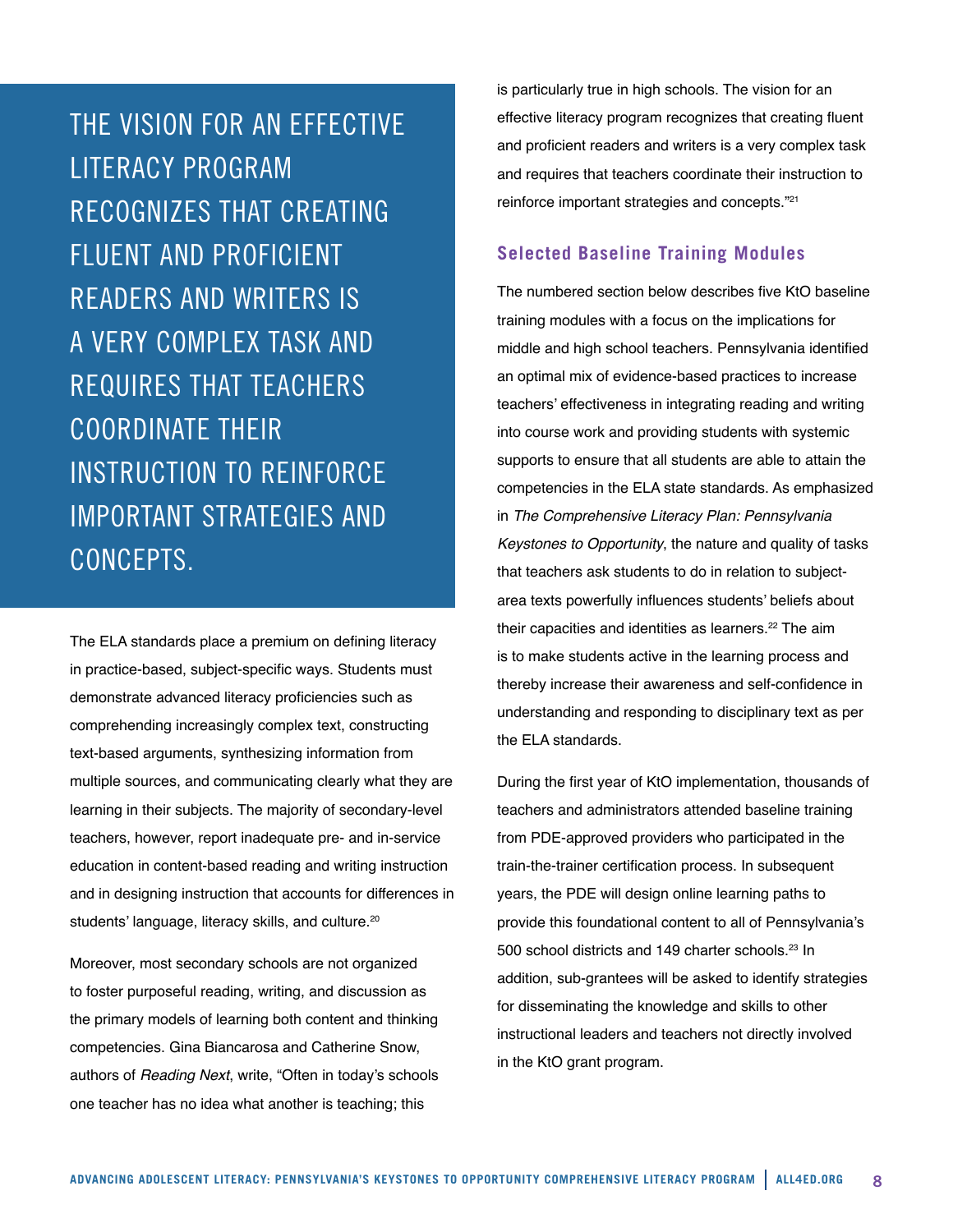#### **1. Reading Apprenticeship®**

Created by the Strategic Literacy Initiative at WestEd in partnership with secondary subject-area teachers, Reading Apprenticeship® (RA) combines affective and cognitive aspects of literacy support to promote students' engagement and achievement in reading and writing in subject-area classes.<sup>24</sup> RA draws on teachers' subject-area expertise to help students develop reading comprehension and problem-solving strategies as part of content-area learning. Students receive extensive support to connect what they read to the background knowledge they already have and to engage in extended opportunities to read, write, and discuss with their peers.

Three federally funded randomized controlled studies tested the effectiveness of the RA teacher professional development with a focus on literacy instruction aligned to the ELA CCSS in history and science.<sup>25</sup> RA produced significant gains on standardized assessments of literacy and disciplinary knowledge. Survey and interview data also indicates the development of more positive academic identities for students as independent readers, writers, and thinkers.

In addition, the findings show significant effects of RA on teacher knowledge and skills, instructional practices, and student achievement. Through RA, teachers

- increase the effectiveness of teaching their subject area by focusing on the use of the literacy and reasoning practices within the content areas;
- provide more and varied opportunities to read in class;
- increase their use of formative assessment, which has been shown to produce substantial learning gains, particularly for low-achieving students;<sup>26</sup> and
- provide support for students practicing new literacy skills while developing their ability to direct and monitor their own learning.

#### **Teacher Interviews—History Cohort 1 (Treatment/Control Differences)**



\*\*Statistically significant at .01 level; figure is available at [http://careers.wested.org/](http://careers.wested.org/cs/ra/view/rstudy/35) [cs/ra/view/rstudy/35.](http://careers.wested.org/cs/ra/view/rstudy/35)

Source: "Reading Apprenticeship Professional Development in High School History and Biology," in C. Greenleaf et al., *Grant Title: A Study of the Efficacy of Reading Apprenticeship Professional Development for High School History and Science Teaching and Learning* (Washington, DC: WestEd, June 2011), [http://www.wested.org/wp-content/](http://www.wested.org/wp-content/uploads/IES-TQRW-FINAL-REPORT.pdf) [uploads/IES-TQRW-FINAL-REPORT.pdf](http://www.wested.org/wp-content/uploads/IES-TQRW-FINAL-REPORT.pdf) (accessed March 27, 2014).

#### **Share these stats: #literacy**

According to researcher Cynthia Greenleaf, codirector of the Strategic Literacy Initiative at WestEd, "By design, Reading Apprenticeship professional development activities confront many deeply held beliefs and commonly accepted practices in traditional secondary education, among them simplistic views of reading, misperceptions about the capabilities of diverse students, and little appreciation of the role of reading and texts in content learning."27

Teachers learn how to use metacognitive inquiry instruction that teaches students to become aware of how they understand while they read.<sup>28</sup> They integrate routine, strategic ways of engaging with reading as part of subject-area instruction. Students' ability to direct their own learning is enhanced by creating a climate of collaborative inquiry and deeply reframing the way students talk about what they know, what they find confusing, and what they can do to understand and move forward.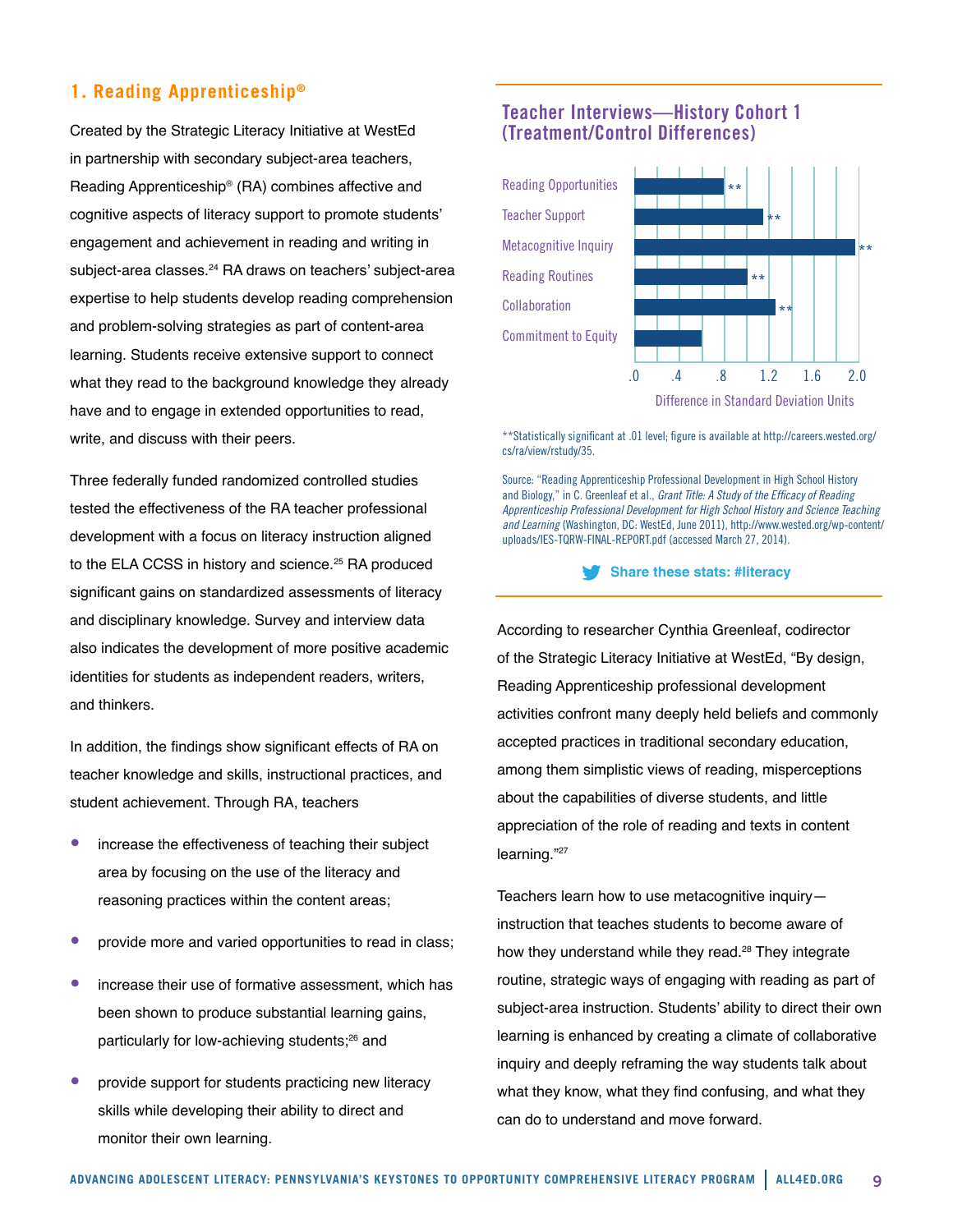#### **2. Literacy Design Collaborative**

Pennsylvania works in tandem with other states and districts as part of the Literacy Design Collaborative (LDC), supported by the Bill and Melinda Gates Foundation.<sup>29</sup> Educator networks create learning tasks for implementation of the ELA CCSS within content areas. The intent of the LDC is to create high-quality modules for systematizing instruction and making literacy instruction foundational to core subjects. As Richard Elmore, professor at the Harvard Graduate School of Education, contends, "The real accountability system is in the tasks that students are asked to do. They must know what they are expected to do, how they are expected to do it, and what knowledge and skills they need in order to learn the tasks."<sup>30</sup> The design and use of the LDC framework creates a structure for sharing responsibility for effective use of content-based literacy practices among secondary content teachers.

Teachers lead the design of LDC tasks for use in their subject area, combining reading, reasoning, and writing activities to support literacy development and content acquisition. The LDC task requires students to produce a culminating essay. Students are guided through a sequence of activities in which they are asked to acquire content knowledge through reading, construct an argument backed by textual evidence, and respond to feedback from teachers and peers. The tasks are designed to include evidence-based instructional support for students: explicit instruction and modeling of task requirements, opportunities for feedback and revision, and clear guidelines for evaluating written products.

Teachers learn how to structure step-by-step instruction, moving from teacher modeling and demonstrations to small-group work and, finally, to individual work. The LDC modules serve as good formative assessment by including frequent checks on student understanding. Teachers

report that the LDC tasks enable them to identify gaps in their students' knowledge as well as gaps in their own instruction.<sup>31</sup> In addition, ongoing collaboration among teachers is essential to calibrate scoring of student work using analytic rubrics and to share effective practices for helping students engage the full range of reading and writing skills in learning subject matter.

#### **3. Universal Design for Learning (UDL)**

In conjunction with Pennsylvania's expanding digital infrastructure, the KtO grant program provides professional learning and support for teachers in the use of Universal Design for Learning (UDL), a scientifically valid framework for using technology based on cognitive and learning sciences.<sup>32</sup> Pennsylvania supports the broad use of UDL through its ambitious \$200 million Classrooms for the Future program, a three-year initiative to create technology-enriched instructional settings in schools statewide.<sup>33</sup> Coupling a high-speed network with UDL can provide students with assistive technology such as built-in

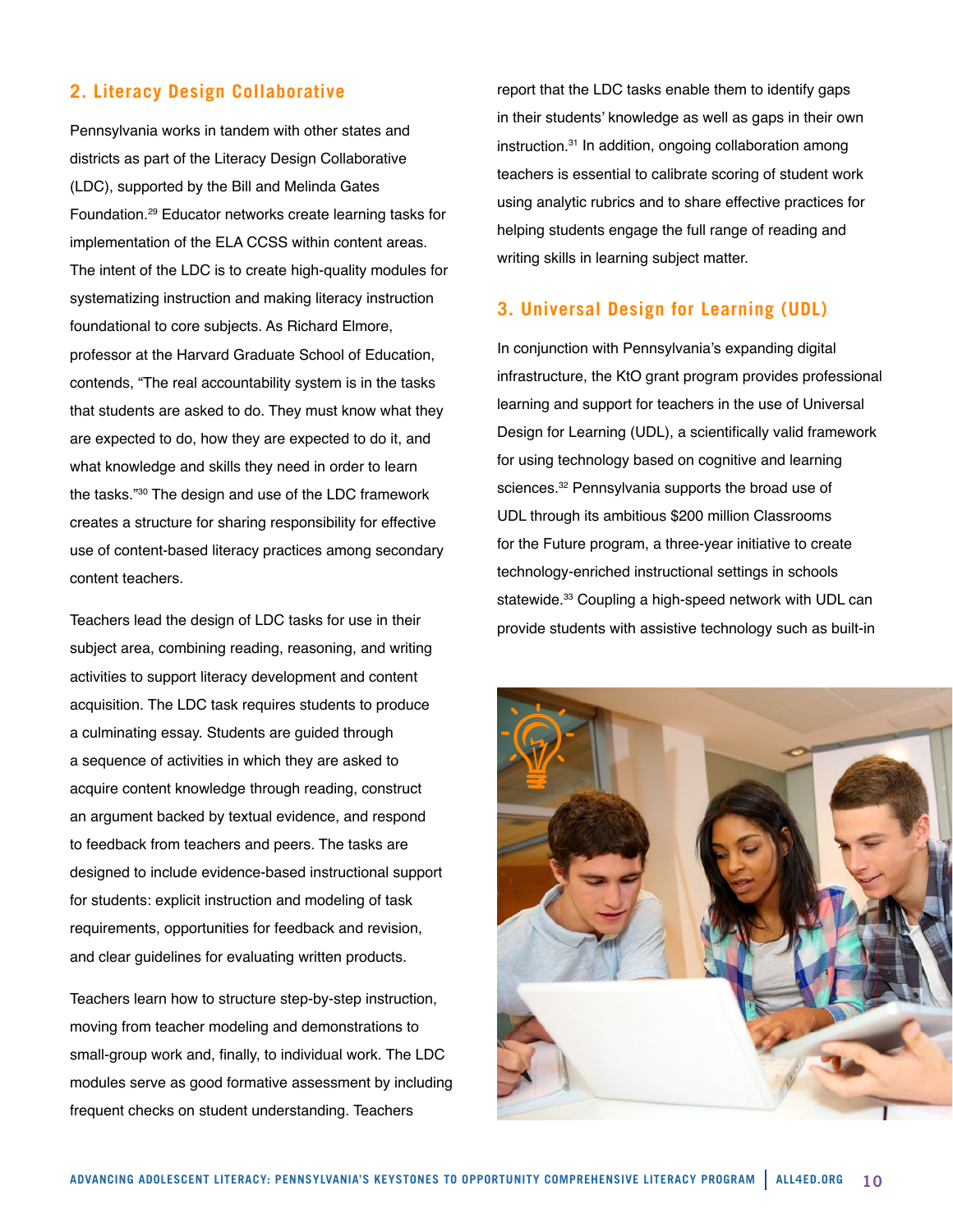STUDENTS CAN EXERCISE GREATER CONTROL OVER THEIR OWN LEARNING BY DEMONSTRATING THEIR KNOWLEDGE AND SKILLS USING A RANGE OF MULTIMEDIA SOFTWARE.

text to speech, voice command, video chat, and enlarged print. The baseline module provides all sub-grantees with core training, an understanding of the cognitive science and underlying principles of universal design for learning, and its application to digital technology.

UDL provides a blueprint for customizing digital learning and integrating a number of features that allow students to access content in a variety of forms and then express what they know through different means. These design features can guide the development of flexible learning environments that accommodate individual learning differences and increase students' engagement and motivation. In addition, the access to information collected in real time supports ongoing diagnosis and feedback to tailor the nature and pace of instruction. Moreover, students can exercise greater control over their own learning by demonstrating their knowledge and skills using a range of multimedia software.

The PDE considers the use of UDL paramount in leveling the playing field for students with disabilities, ELLs, and other students with diverse language and literacy needs. UDL provides flexibility in the ways information is presented and in the ways students respond or

demonstrate competencies. By reducing barriers to learning and increasing access to content depending on each student's need rather than how the student is labeled, more students can benefit from these robust technologies. Over the past five years, several studies have tested the delivery of content using different means to accommodate learners' needs.<sup>34</sup> In addition to increased performance, students report a desire to use UDLdesigned systems.<sup>35</sup>

#### **4. Navigating Content for English Language Learners (ELLs)**

Pennsylvania classrooms have experienced exponential growth in the numbers of ELLs.<sup>36</sup> These learners must attain two key objectives in school: language proficiency in English, and achievement in grade-level subject matter across the curriculum. The baseline module introduces teachers to English language proficiency (ELP) standards, language acquisition theory, and concrete research-based strategies to help English language learners navigate secondary content.<sup>37</sup>

The state participates in the World-Class Instructional Design and Assessment (WIDA) consortium, which developed ELP standards that outline the underlying English language practices and use found in the CCSS. The module asks participants to develop unit plans that identify challenges and roadblocks to comprehension for ELLs in a text, activate and build background knowledge, and develop content and language objectives using ELP standards and lesson plans available on the Pennsylvania Standards Aligned System online portal.<sup>38</sup>

Evaluations show that ELLs benefit from extended opportunities for discourse and collaborative learning with peers within meaningful content-rich activities.<sup>39</sup> This module focuses on the instructional practices that build bridges between the student's native language knowledge,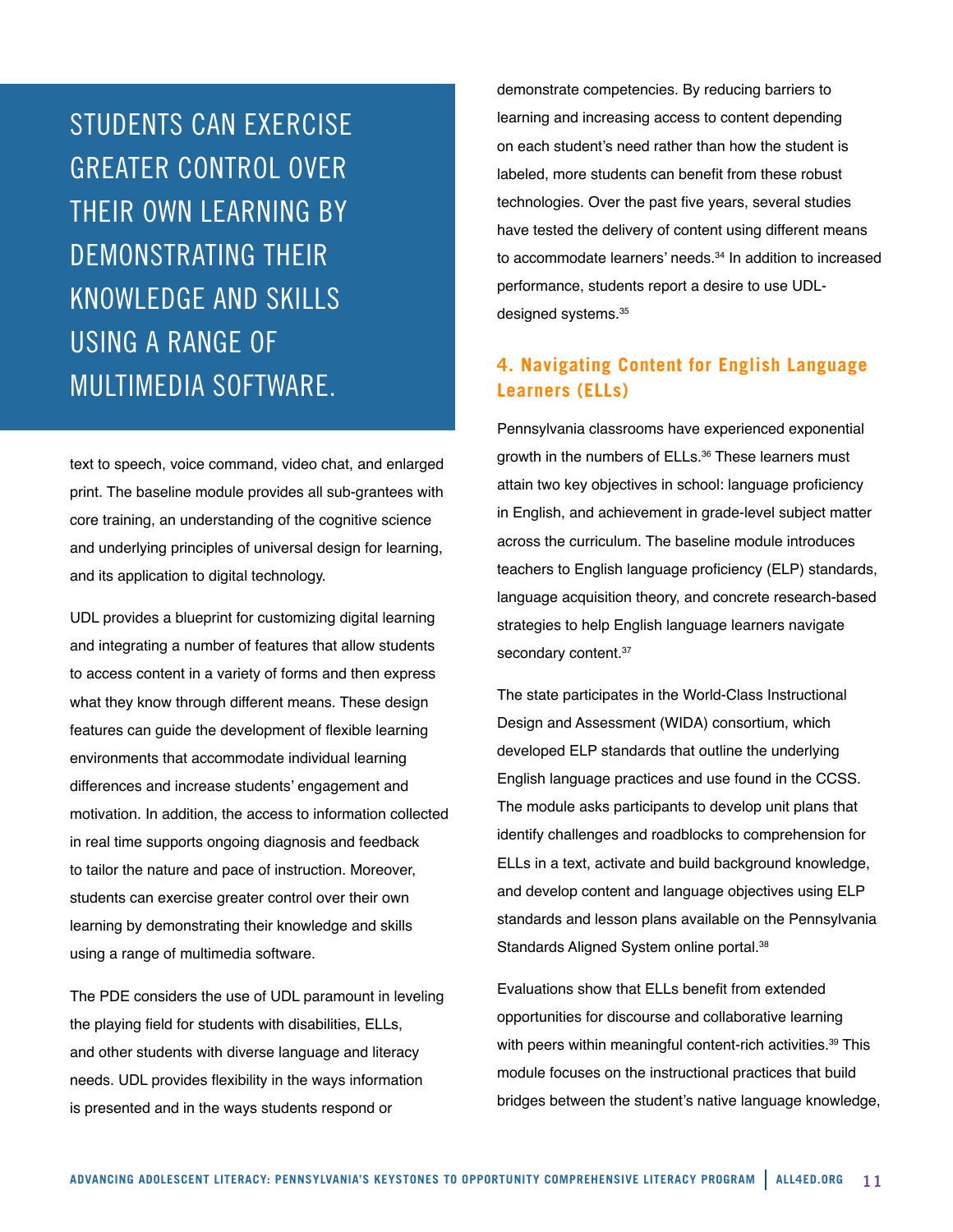cultural assets, prior knowledge, and evolving acquisition of English in an academic context.<sup>40</sup> Upon completion of the module, teachers will be able to compare and contrast first- and second-language literacy development, use culturally responsive practices, and explicitly teach vocabulary and academic language as part of contentarea learning.

Teachers also review ELLs' scores on the WIDA English language proficiency assessment, Assessing Comprehension and Communication in English State to State for English Language Learners (ACCESS).<sup>41</sup> This is administered to ELLs annually to monitor students' progress in acquiring academic English. To adjust instruction, teachers review ACCESS scoring and related tools for using language learning progressions to set and evaluate short-term language goals that correspond to content-area learning targets. Participants learn to use selective tools for formatively assessing ELLs' language and literacy development. These include varying combinations of rubrics, checklists, rating scales, and disaggregated data that can highlight the gaps in student learning and provide directions for addressing those gaps.<sup>42</sup>



#### **5. Supporting Learners with Special Needs**

The KtO baseline model introduces participants to Pennsylvania's Response to Instruction and Intervention (RtII) framework, which can offer a comprehensive approach to help students with reading difficulties increase their ability to read and comprehend text. RtII refers to a standards-aligned, multitier system that delivers instruction to students based on the nature and severity of a student's difficulties.<sup>43</sup> In general, the system includes three tiers: regular classroom core instruction (Tier I); group interventions for students not making adequate progress in the core curriculum (Tier II); and individualized, intensive interventions (Tier III).

The baseline module introduces educators to the RtII framework and the use of a continuum of student performance data to continuously inform, monitor, and improve students' access and response to high-quality core and supplemental instruction and intervention. Upon completion of the module, teachers will be able to

- understand the least restrictive environment, where special education students can be successfully educated in settings with their nonhandicapped peers to the maximum extent possible in accordance with students' individualized education programs, or IEPs;
- understand the nature of various reading difficulties;
- develop the ability to use simple diagnostic flowcharts to help determine instructional focus based on data; and
- acquire knowledge of general assistive technology, supports, and accommodations for consideration in reading instruction for various student needs.<sup>44</sup>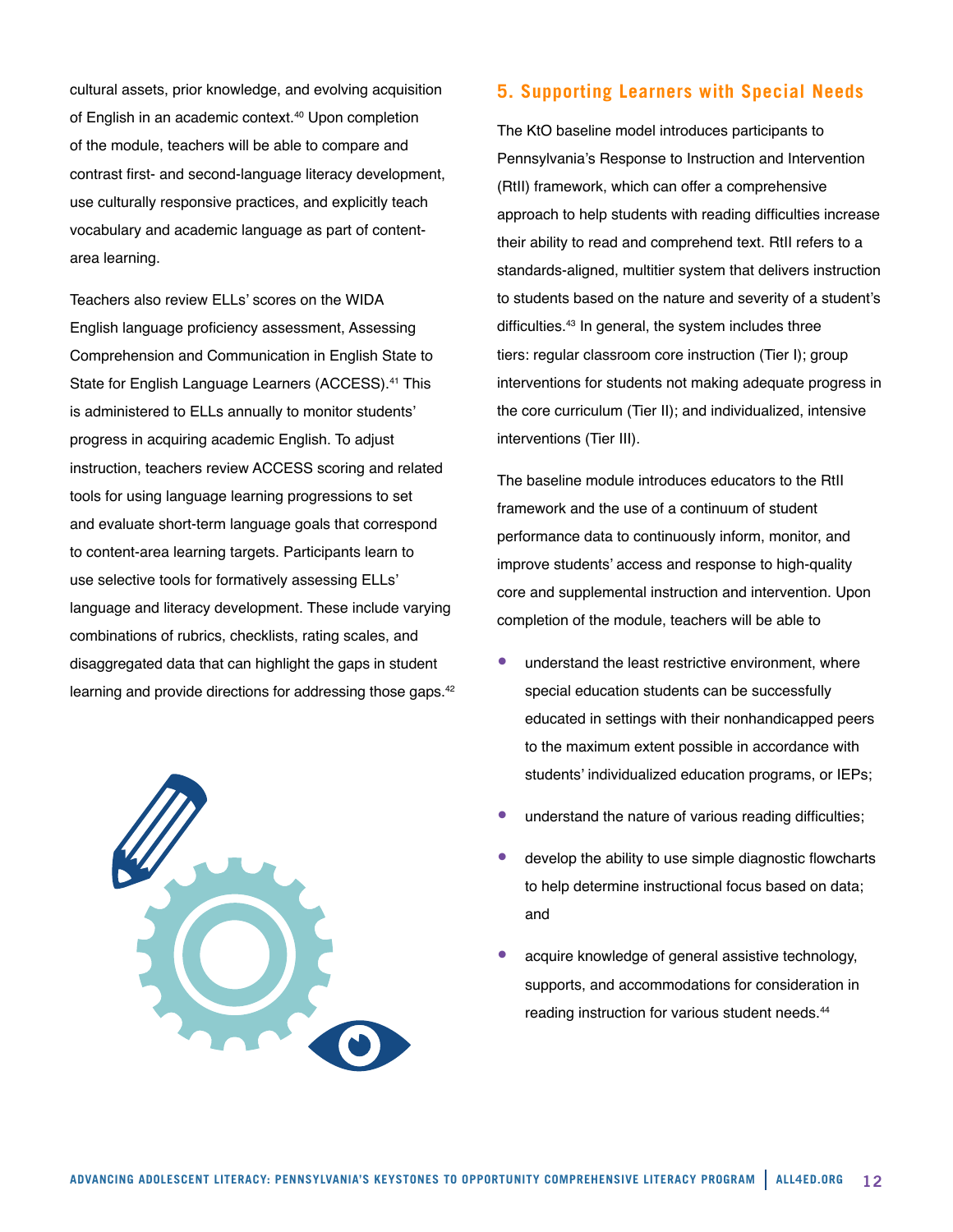The intent of RtII is to improve learning for all students, including students with disabilities, through the use of a continuum of student performance data, and by providing high-quality, research-based instruction and interventions in accordance with students' literacy needs. This problemsolving approach integrates general and special education based on routine progress monitoring to assess students' reading and writing within core instruction and to adjust the frequency and intensity of interventions as needed to enhance their performance.

# **ASSESSING AND SCALING EFFECTIVE LITERACY PRACTICES**

In addition to the baseline modules, the PDE designed a number of other mechanisms to extend the reach of the KtO grant program. To expand effective literacy practices across secondary-level course work, sub-grantees are expected to assess the degree to which classroom learning environments foster twenty-first-century skills using an observational protocol called H.E.A.T.®— Higher-Order Thinking, Engagement, Authenticity, and Technology.45 This protocol measures the student outputs of a classroom learning experience based on a framework that integrates high-leverage, research-based strategies associated with increasing the depth of student learning and performance. The National Research Council defines this deeper learning "not as a product but as processing both within individual minds and through social interactions in a community—and twenty-first century competencies as the learning outcomes of this processing in the form of transferable knowledge and skills that result."46

H.E.A.T. includes indicators for student-centered learning; outcomes requiring complex thinking processes, problemsolving, and sustained inquiry; adjustments to content,

process, and product based on learner profiles and needs; and the use of digital-age tools and resources for student learning, formative assessment, and feedback. Districts and schools are expected to use information about learning environments to expand students' opportunities to apply or transfer critical content in ways that are challenging and meaningful to students.47

In the second year of the KtO grant, the PDE developed a literacy-focused adaptation of H.E.A.T., which emphasizes how speaking, listening, reading, and writing relate to the four areas assessed—higher-order thinking, engaged learners, authentic connections, and technology use.<sup>48</sup> There are four online courses for teachers to complete. Also, by means of an online professional learning module, administrators learn how to assess classroom learning environments in relation to students' engagement in discussion, reading, and writing as part of inquiry-based, content learning. The use of a standardized protocol provides a cognitive framework and consistent language for leading change in literacy practices, signals priorities for improvement, and ensures that authorities have coherent goals across all levels of the system.

DISTRICTS AND SCHOOLS ARE EXPECTED TO USE INFORMATION ABOUT LEARNING ENVIRONMENTS TO EXPAND STUDENTS' OPPORTUNITIES TO APPLY OR TRANSFER CRITICAL CONTENT IN WAYS THAT ARF CHALLENGING AND MEANINGFUL TO STUDENTS.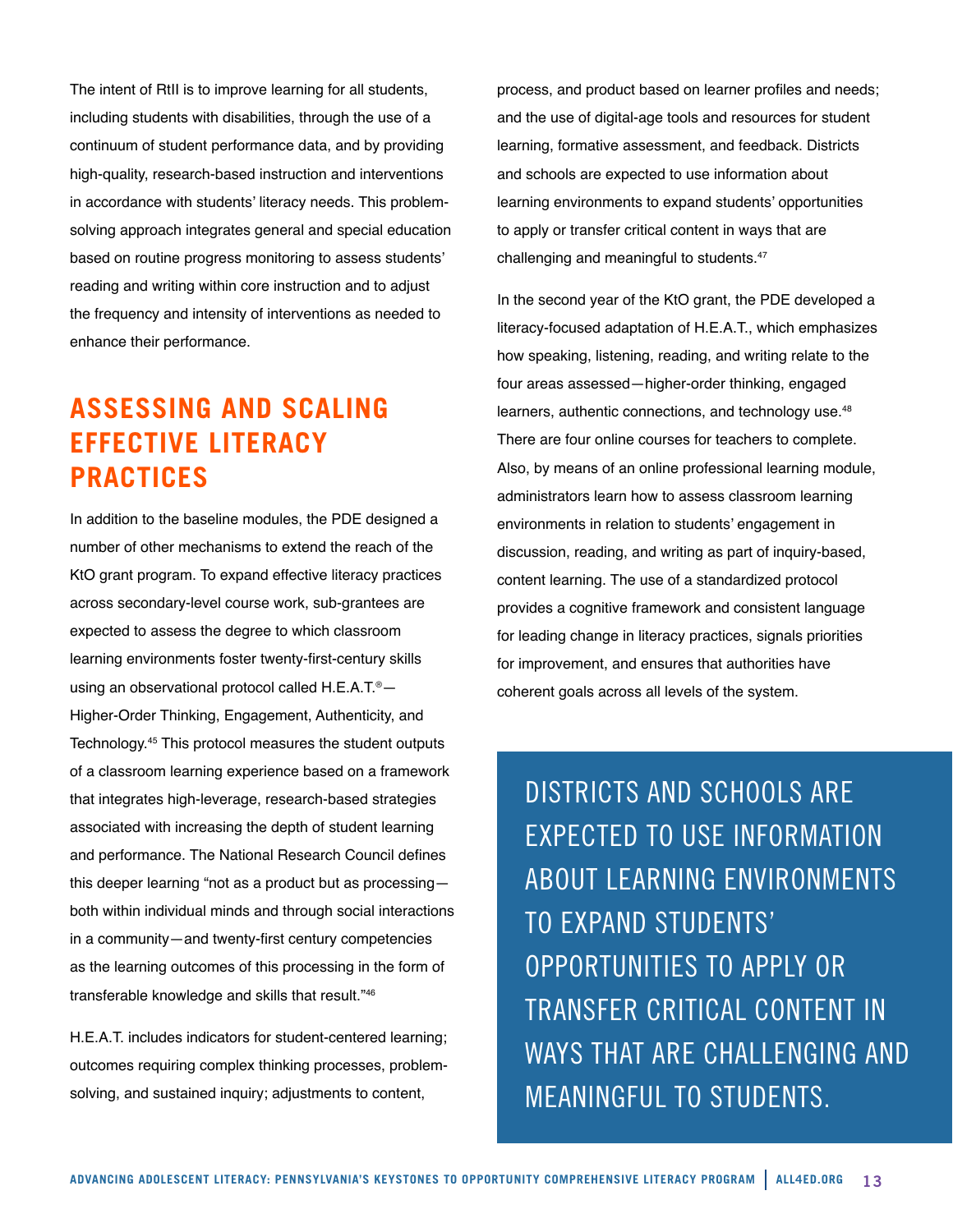

#### **Evaluation of KtO**

Spreading effective literacy practices depends on a rigorous evaluation of the KtO grant program. Improving literacy achievement statewide is an immense challenge and requires disciplined investigation into what programs and practices are working and for whom and how well they are working. The KtO team invested state leadership dollars in a rigorous project evaluation using the Bernhardt model. This would provide important information to improve the grant program as well as model data-driven decisionmaking for continuous improvement. "State leadership involves more than setting and monitoring requirements for local educational agencies; it requires a willingness to collaborate with district and school leaders and teachers in collecting and analyzing data to identify and enact solutions," says Cindy Rhoads.<sup>49</sup>

The Collaborative for Evaluation and Assessment Capacity (CEAC) at the University of Pittsburgh and SAS EVAAS for K–12 are the statewide evaluators for this project.<sup>50</sup> The evaluation, using the four dimensions

assessed in the Bernhardt logic model, employs a mixed method to triangulate data and test for consistency in effects. Throughout the grant period, local districts submit demographic data and measures of student learning, the percentage of participating students who demonstrate adequate growth, and data from classroom learning environments.

In addition to compiling impact data, the evaluation team will develop case studies including questionnaires, interviews, and site visits to examine the fidelity of implementation within districts and schools and the connections among specific practices and strategies and increased literacy achievement. Following initial implementation, the PDE will invite the top 10 percent of sub-grantees achieving the greatest growth to apply for innovation incentive awards. The awards will support sub-grantees in identifying and disseminating innovative strategies associated with substantial growth in literacy achievement.

Positive results from the first year of KtO implementation are beginning to emerge. Based on preliminary measures, the CEAC evaluation team reported the following positive findings:

Norm-referenced reading tests, a measure of individual performance relative to other test takers, are administered for all grades through high school in the fall and spring. The results show greater percentages of students across grade levels scoring in the upper quartile and a reduction in the percentage of students scoring in the lowest quartile. For example, for middle school students in KtO districts, the proportion that scored in the highest quartile increased by 17 percent. These changes in scores for subgrantees over the school year reveal improvements in listening comprehension, vocabulary, and sentence and passage comprehension.<sup>51</sup>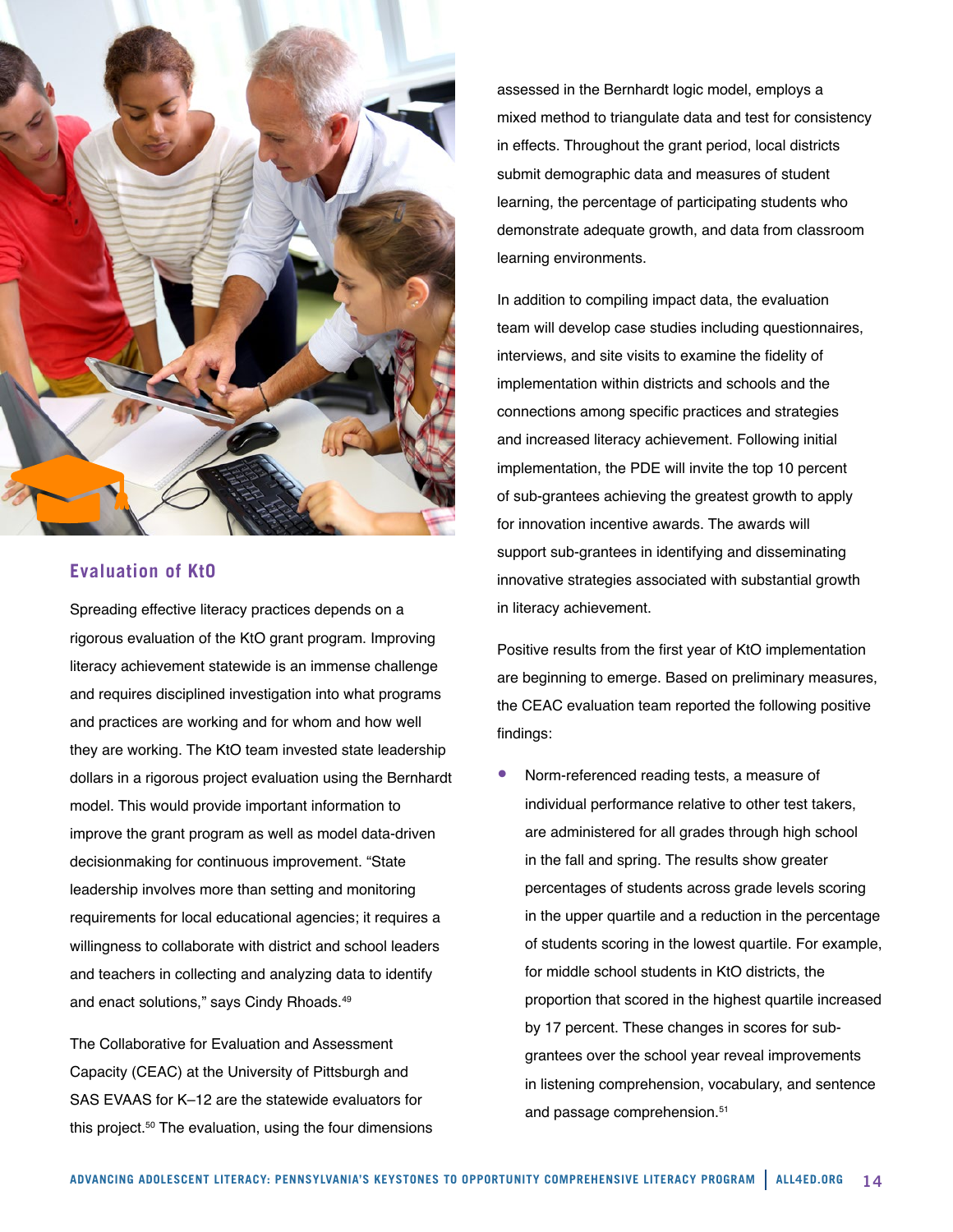- Classroom observations using the H.E.A.T. protocol to assess higher-order thinking, engaged learning, authentic connections, and technology at all levels through high school indicate improvement in the quality of learning environments and show that the use of research-based strategies associated with attaining deeper learning competencies is becoming more common.<sup>52</sup>
- Sub-grantees report substantial changes in educators' knowledge of literacy and evidence-based strategies, resulting in improved classroom-level literacy instruction and interventions for students.53

The participating districts also reported on the effectiveness of expanded professional learning opportunities to help teachers and administrators support students' literacy achievement, making specific mention of using data to make instructional decisions, leveraging technology, and building students' competencies as critical thinkers and collaborative problem-solvers.

PRINCIPALS ARE NOW BETTER ABLE TO IDENTIFY, SUPPORT, AND ARTICULATE THE USE OF EFFECTIVE INSTRUCTIONAL STRATEGIES THAT MESH WELL WITH THE STATES' MOVE TO RIGOROUS STANDARDS AND A NEW STATE TEACHER EFFECTIVENESS SYSTEM.

For example, one district notes, "The most powerful impact that the grant has made is the significant changes due to high-quality professional development. In order to meet high accountability and rigorous standards, teachers are equipping themselves with research-based instructional strategies designed to promote literacy and twenty-first century skills."54 Other districts comment on increased access to technology that expands schools' capacity to differentiate instruction and builds students' language and literacy competencies in accordance with their individual needs and interests.

Districts also report that principals are now better able to identify, support, and articulate the use of effective instructional strategies that mesh well with the states' move to rigorous standards and a new state teacher effectiveness system. KtO districts provide implementation support by scheduling time for teachers to develop standards-aligned curricula, establishing professional learning communities in schools, and providing instructional support through teacher leaders and instructional coaches.

### **POLICY RECOMMENDATIONS**

During the past two decades of standards-based reform, policymakers anticipated that state standards not only would define what students needed to learn but also would improve how teachers taught. Unfortunately, years of almost-stagnant reading and writing proficiency levels show that these assumptions have not been realized for all young people graduating from high school. A broad consensus exists among researchers and educational leaders that "under-developed literacy skills are the number one reason why students are retained, assigned to special education, given long-term remedial services, and why they fail to graduate from high school." <sup>55</sup>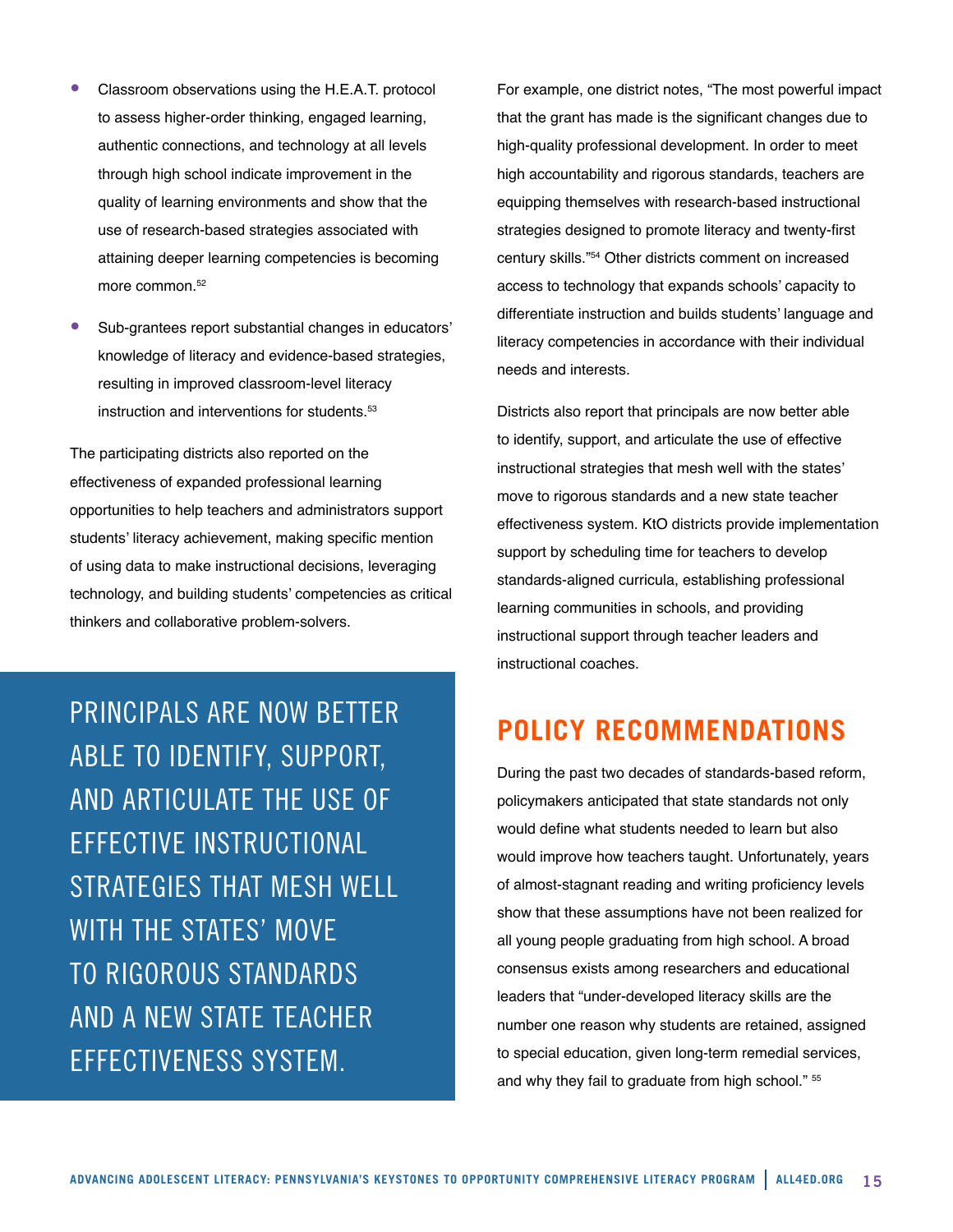

Closely linked to the nation's poor literacy achievement is the variation among teachers in the actual curriculum an average student learns in the same course and in the same school—with few teachers engaging students in extended reading and writing activities.<sup>56</sup> In contrast, high-performing systems around the world produce the greatest gains in student learning by reducing the variation in classroom instruction by creating norms for collaborative planning, reflection on student learning, and peer coaching.57 Significant improvement has resulted from changing not just the content and pedagogical approaches but also how teachers think about teaching, and refocusing instructional improvement from adults to students—from what's taught to what's learned.

More deliberate attention is needed to identifying students' specific literacy and learning needs and developing high-leverage practices to address them. The federal investment in comprehensive literacy initiatives through the SRCL program affords an enormous opportunity to work toward a shared conception of effective literacy instruction, to establish points of focus for training and support, and to build a common language and repertoire of tools and practices to develop students' literacy achievement.

#### **Federal Policy**

- Federal policy should sustain its investment in student literacy by continuing to fund the SRCL grant program. SRCL implementation results in improvements in educators' capacity to connect data with evidencebased literacy practices associated with advancing students' language and literacy competencies in accord with the ELA standards. Positive effects from the first year of implementation show an increase in the quality of classroom instructional environments along with gains on achievement tests in students' language development and reading comprehension.
- Federal education policy should expand its support for comprehensive state literacy initiatives to all states. The next reauthorization of the Elementary and Secondary Education Act should incorporate the Literacy Education for All, Results for the Nation Act (LEARN Act, S. 758 and H.R. 2706), to ensure that all U.S. students graduate with the advanced literacy competencies essential for success in college and careers. Because the LEARN Act includes key tenets of the SRCL grant program, an alternate discretionary grant program could be designed to expand and develop innovative and best practices associated with substantial growth in literacy achievement, particularly for students with the greatest needs.
- The federal government should expand its investments in a research agenda to increase knowledge of literacy development and instruction for students in pre-K through grade twelve. The Institute of Education Sciences funds the [Reading](http://ies.ed.gov/ncer/projects/program.asp?ProgID=62)  [for Understanding Research Initiative,](http://ies.ed.gov/ncer/projects/program.asp?ProgID=62) the National Center for Education Research's [Reading and](http://ies.ed.gov/ncser/projects/program.asp?ProgID=43)  [Writing](http://ies.ed.gov/ncser/projects/program.asp?ProgID=43) program, and the National Center for Special Education Research's [Reading, Writing,](http://ies.ed.gov/ncser/projects/program.asp?ProgID=43)  [and Language Development](http://ies.ed.gov/ncser/projects/program.asp?ProgID=43) program.58 Additional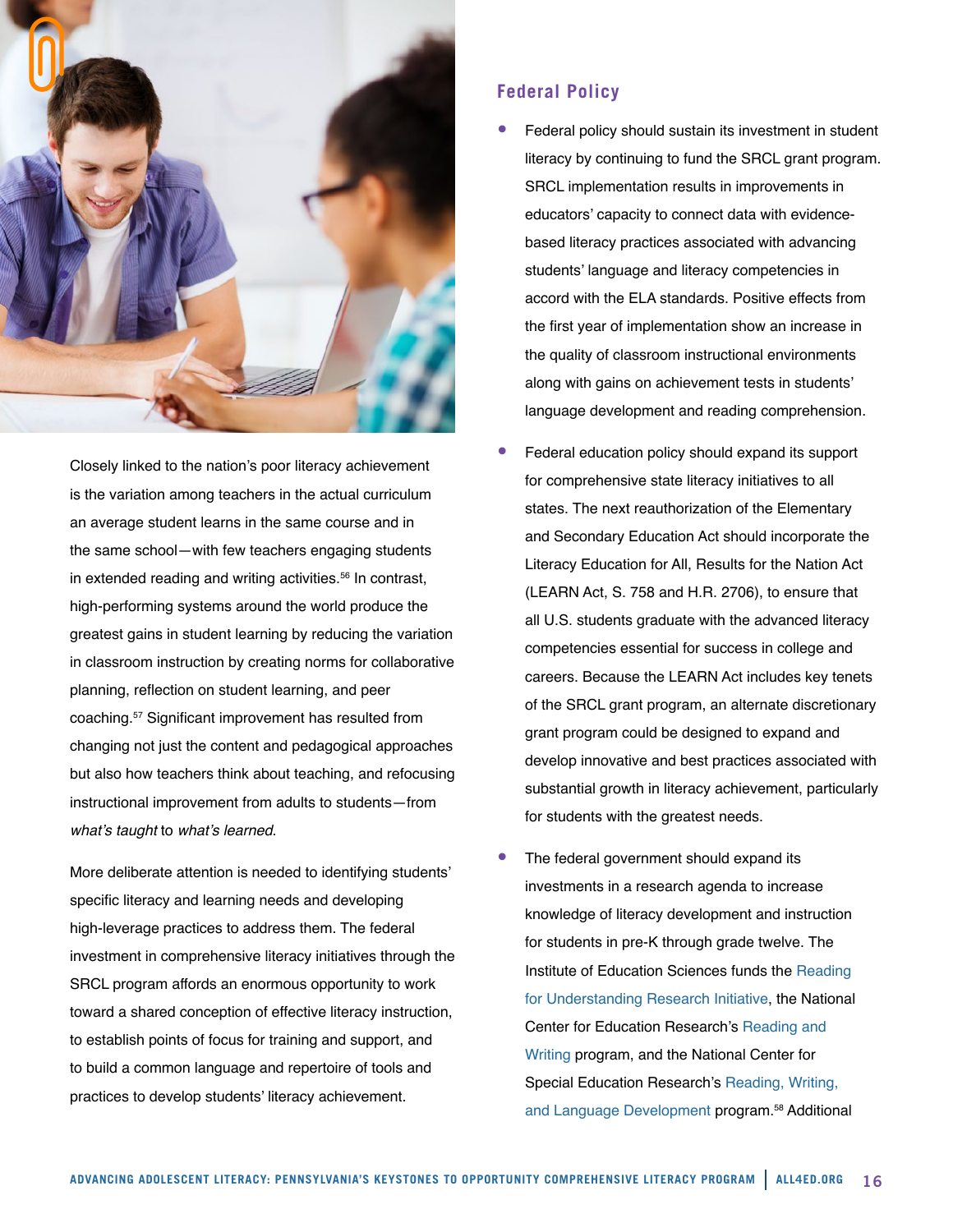research and development dollars would enhance the value of the funds that are already being expended by applying knowledge for particular grade levels and student subgroups, such as English language learners and students with disabilities, to improve classroom literacy practices, curricula, digital resources, and teacher effectiveness in advancing literacy achievement.

#### **State Policy**

- Every state should review its current literacy plan and develop one that vigorously implements a comprehensive birth-through-grade-twelve literacy initiative that will ensure that students have the literacy competencies to succeed in college, careers, and life.
- State plans should incorporate the latest research on effective literacy education, including innovations in technology and resources to support diverse learners. The plan should focus on improving educator capacity to ensure strong implementation and include an evaluation component for purposes of continuous improvement.

#### **Local Education Systems**

For middle and high schools, districts and schools should create enabling conditions to do the following:

- Create supportive teaching and learning conditions for robust implementation of literacy plans that reflect the instructional shifts in the ELA college- and careerready standards by
	- supporting schools in building a collaborative culture of inquiry and data use to design highleverage instruction and interventions to address the specific learning needs of struggling readers and writers, including English language learners and students with disabilities;
- ensuring that all core content teachers share responsibility for advancing literacy within rigorous course work and provide high-quality professional learning and adequate time for instructional staff to use data and connect it to practice; and
- creating student-centered learning environments that integrate research-based strategies to deepen students' conceptual understanding by connecting critical thinking and problem-solving with strategic reading and effective writing.
- Ensure that educators provide extended time and opportunities for students to read, write, and discuss academic content using multiple approaches and strategies by
	- increasing students' motivation and engagement by drawing on their background knowledge and experiences and by connecting conceptual understanding to students' language, cultural assets, interests, and post-secondary goals;
	- employing multiple ways to help students access content and perform tasks, by using digital media and principles of universal design for learning along with graphic organizers and visuals such as models, diagrams, and charts; and
	- using formative assessment to continually assess learning, by monitoring students' progress, guiding the design of learning opportunities, providing specific feedback about how to improve performance, and encouraging students to reflect on their own learning and thinking. Particularly for low-achieving students, formative assessment has been proven to have one of the greatest positive impacts of any educational intervention.59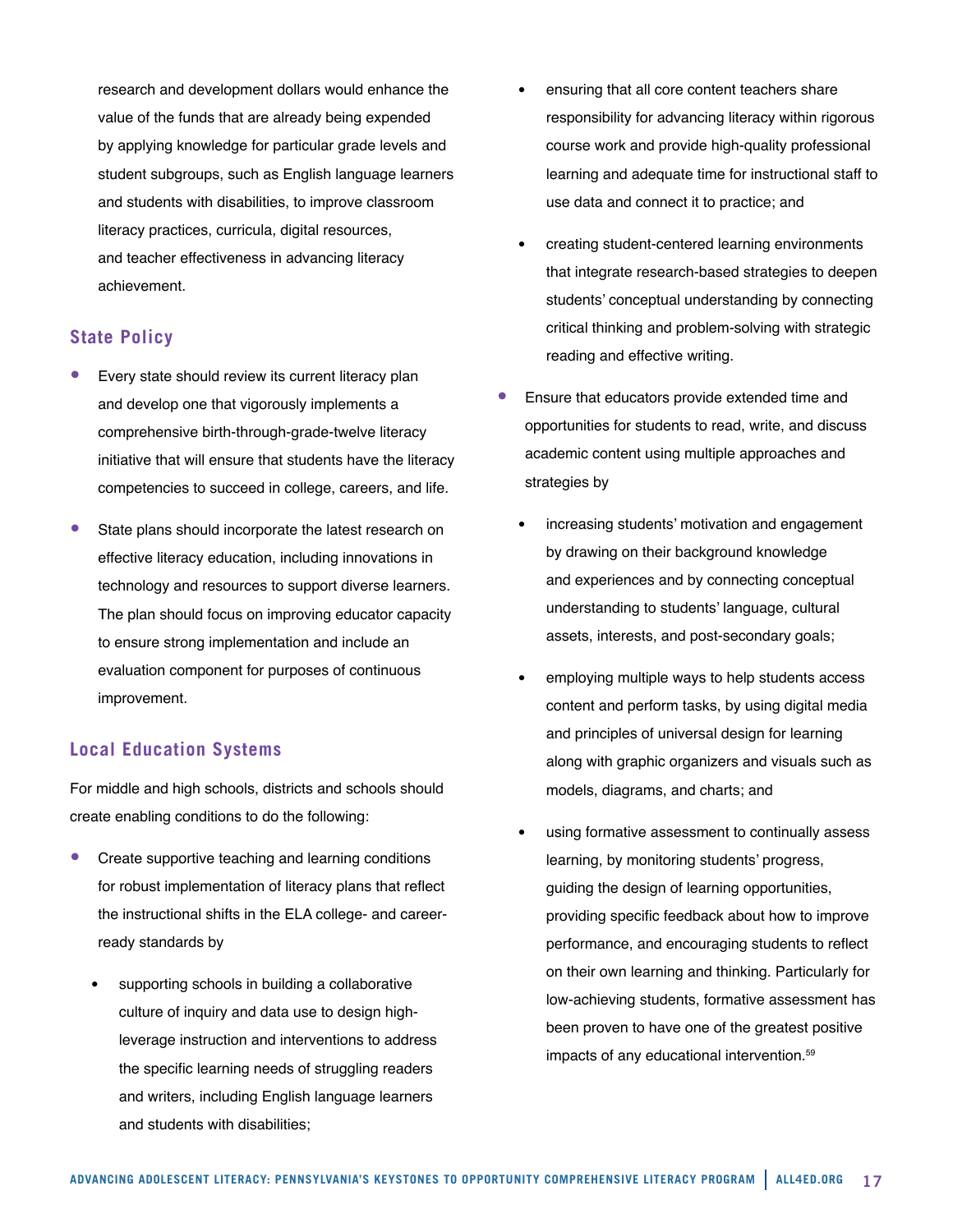### **CONCLUSION**

The problem of low levels of literacy among the nation's young adults is enormous, and the situation is becoming worse as literacy demands increase and change through the expansion of technological capabilities. Policy leaders must confront the enormity of the college- and careerreadiness gap and envision what improvements will be necessary to prepare literate citizens for the challenges they will face in the future. Fortunately, states are developing a powerful array of tools through the design of comprehensive birth-through-grade-twelve literacy programs. It is time to build on these initial efforts to ensure that all young people graduate with the literacy competencies they will need to pursue their education and career aspirations well beyond high school.



#### **Acknowledgments**

*This paper was written by Mariana Haynes, PhD, a senior fellow at the Alliance for Excellent Education.*

*The Alliance for Excellent Education is a Washington, DC–based national policy and advocacy organization that*  works to improve national and federal education policy so that all students can achieve at high academic levels and graduate from high school ready for success in college, work, and citizenship in the twenty-first century. *www.all4ed.org*

*Support for this paper was provided in part by Carnegie Corporation of New York and GE Foundation. Opinions expressed are those of the Alliance and do not necessarily represent the views of Carnegie Corporation and GE Foundation.*

*© Alliance for Excellent Education, 2014.*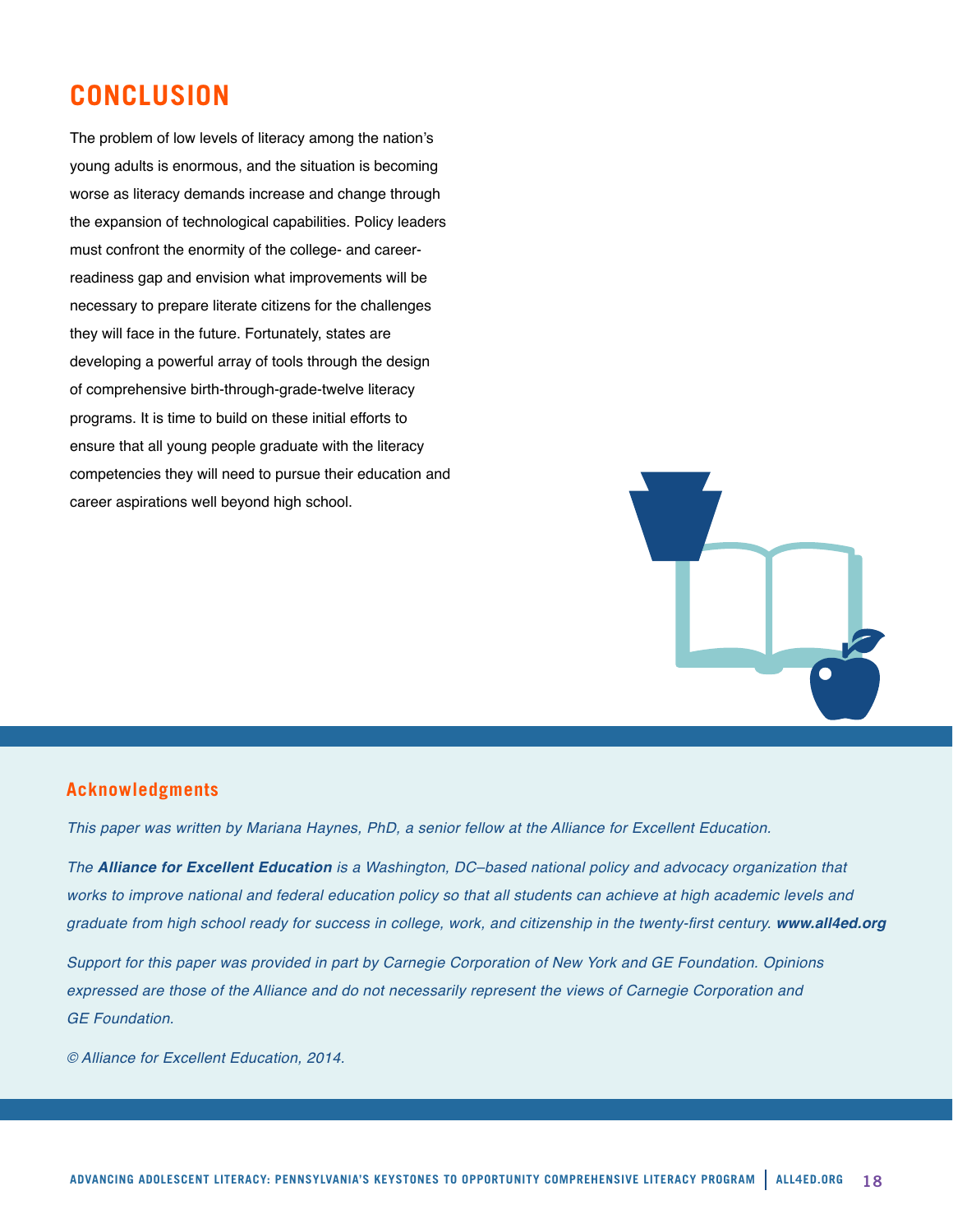# **ENDNOTES**

- <sup>1</sup> The states awarded grants under the Striving Readers Comprehensive Literacy Program competition included Georgia, Louisiana, Montana, Nevada, Pennsylvania, and Texas.
- <sup>2</sup> G. Biancarosa and C. Snow, *Reading Next: A Vision for Action and Research in Middle and High School Literacy* (Washington, DC: Alliance for Excellent Education, 2006), p. 31.
- <sup>3</sup> U.S. Department of Education, National Center for Education Statistics, The Nation's Report Card: Reading 2009 (NCES 2010– 458) (Washington, DC: U.S. Government Printing Office, 2010); U.S. Department of Education, National Center for Education Statistics, The Nation's Report Card: A First Look: Reading 2013 (NCES 2014–451) (Washington, DC: U.S. Government Printing Office, 2013); U.S. Department of Education, National Center for Education Statistics, The Nation's Report Card: Writing 2011 (NCES 2012-470) (Washington, DC: U.S. Government Printing Office, 2012).
- <sup>4</sup> U.S. Department of Education, National Center for Education Statistics, The Nation's Report Card: Reading 2009.
- <sup>5</sup> Pennsylvania received approval from the U.S. Department of Education to apply an individual student "projection to proficiency" metric as a method for schools and districts to meet Annual Yearly Progress that allows schools to determine if individual students are on a trajectory to achieve and maintain proficiency according to state standards. See "Pennsylvania Department of Education Proposal to the US Department of Education for Participation in the No Child Left Behind (NCLB) Growth Model Pilot Program," [http://](http://www2.ed.gov/admins/lead/account/growthmodel/pa/pagmp.pdf) [www2.ed.gov/admins/lead/account/growthmodel/pa/pagmp.pdf](http://www2.ed.gov/admins/lead/account/growthmodel/pa/pagmp.pdf) (accessed February 21, 2014).
- <sup>6</sup> Pennsylvania Department of Education, Division of Federal Programs, Keystones to Opportunity: Pennsylvania's Vision *for Sustainable Growth in Reading Achievement*, Pennsylvania Application for Striving Readers Comprehensive Literacy Grant (Harrisburg, PA: Author, 2011).
- <sup>7</sup> Ibid.
- <sup>8</sup> In 2010, Pennsylvania received an SRCL award of \$299,851, which was used to establish the Striving Readers Leadership Team and develop *The Comprehensive Literacy Plan: Pennsylvania Keystones to Opportunity*, [http://static.pdesas.org/content/](http://static.pdesas.org/content/documents/PA%20Comprehensive%20Literacy%20Plan.pdf) [documents/PA%20Comprehensive%20Literacy%20Plan.pdf](http://static.pdesas.org/content/documents/PA%20Comprehensive%20Literacy%20Plan.pdf) (accessed February 21, 2014).
- <sup>9</sup> A. Byrk et al., *Organizing Schools for Improvement: Lessons from Chicago* (Chicago, IL: University of Chicago Press, 2010).
- <sup>10</sup> Onsite interview with Cindy Rhoads at Harrisburg Regional Data Retreat, October 28, 2013.
- <sup>11</sup> Pennsylvania Department of Education, Division of Federal Programs, *Keystones to Opportunity: Local Literacy Needs Assessment* (Harrisburg, PA: Author, 2012).
- <sup>12</sup> Pennsylvania Department of Education, Division of Federal Programs, Keystones to Opportunity: Pennsylvania's Vision for *Sustainable Growth in Reading Achievement*.
- <sup>13</sup> Ibid.
- <sup>14</sup> Onsite interview with Sandy Strunk at Harrisburg Regional Data Retreat, October 29, 2013.
- <sup>15</sup> J. Talbert et al., *Leadership Development and School Reform Through the Scaffolded Apprenticeship Model (SAM)* (Stanford, CA: Center for Research on the Context of Teaching, Stanford University, 2009); J. Talbert, N. Scharff, and W. Lin, *Leading School Improvement with Data: A Theory of Action to Extend the Sphere of Student Success* (Stanford, CA: Center for Research on the Context of Teaching, Stanford University, 2008), [http://www.](http://www.stanford.edu/group/suse-crc/cgi-bin/drupal/sites/default/files/SAM-Paper-AERA2008.pdf) [stanford.edu/group/suse-crc/cgi-bin/drupal/sites/default/files/SAM-](http://www.stanford.edu/group/suse-crc/cgi-bin/drupal/sites/default/files/SAM-Paper-AERA2008.pdf)[Paper-AERA2008.pdf \(accessed on February 21, 2014\).](http://www.stanford.edu/group/suse-crc/cgi-bin/drupal/sites/default/files/SAM-Paper-AERA2008.pdf)
- <sup>16</sup> D. Wiliam, "Content Then Process: Teacher Learning Communities in the Service of Formative Assessment," in *Ahead of the Curve: The Power of Assessment to Transform Teaching and Learning*, ed. D. Reeves (Bloomington, IN: Solution Tree, 2007), pp. 182–204.
- <sup>17</sup> Talbert et al., *Leadership Development and School Reform*.
- 18 Onsite interview with Cindy Anderson at Harrisburg Regional Data Retreat, October 28, 2013.
- <sup>19</sup> Cindy Anderson, personal communication, January 27, 2014.
- <sup>20</sup> B. Miller, P. McCardle, and R. Long, *Teaching Reading and Writing: Improving Instruction and Student Achievement* (Baltimore, MD: Paul H. Brookes Publishing Co., 2014).
- <sup>21</sup> Biancarosa and Snow, *Reading Next*, p. 22.
- <sup>22</sup> Pennsylvania Department of Education, *The Comprehensive Literacy Plan: Pennsylvania Keystones to Opportunity*.
- <sup>23</sup> Cindy Anderson, personal communication, January 27, 2014.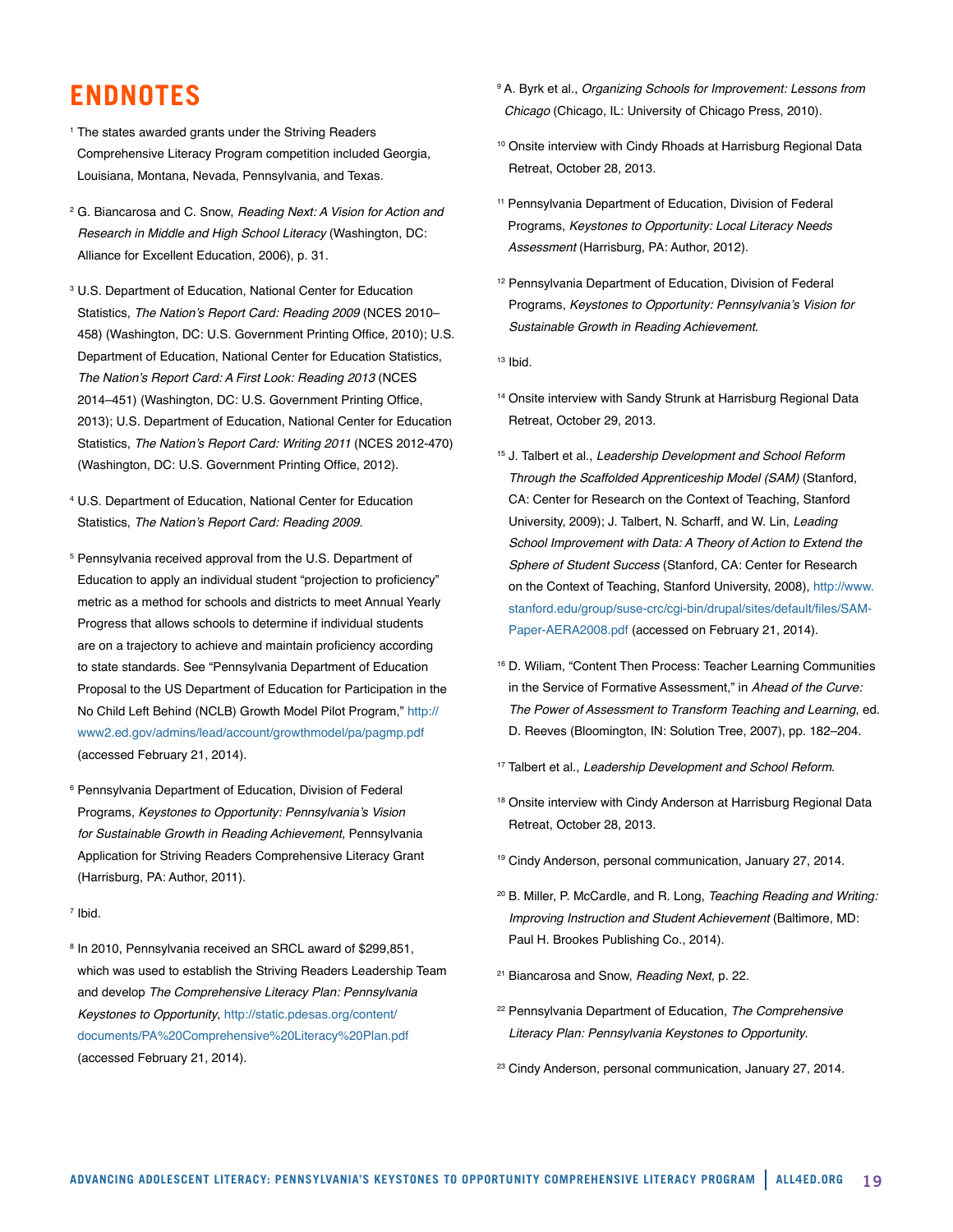- <sup>24</sup> Wested.org's Strategic Literacy Initiative, [http://www.wested.org/](http://www.wested.org/project/strategic-literacy-initiative/) [project/strategic-literacy-initiative/](http://www.wested.org/project/strategic-literacy-initiative/) (accessed January 27, 2014).
- 25 Ibid.; M. Somers et al., *The Enhanced Reading Opportunities Study Final Report: The Impact of Supplemental Literacy Courses for Struggling Ninth-Grade Readers* (NCEE 2010-4021) (Washington, DC: U.S. Department of Education, Institute of Education Sciences, July 2010); Reading Apprenticeship at WestED, "Integrating Reading Apprenticeship and Science Instruction in High School Biology," <http://careers.wested.org/cs/ra/view/rstudy/32> (accessed March 27, 2014); C. Greenleaf et al., Grant Title: A Study of the Efficacy of *Reading Apprenticeship Professional Development for High School History and Science Teaching and Learning* (Washington, DC: WestEd, June 2011), [http://www.wested.org/wp-content/uploads/](http://www.wested.org/wp-content/uploads/IES-TQRW-FINAL-REPORT.pdf) [IES-TQRW-FINAL-REPORT.pdf](http://www.wested.org/wp-content/uploads/IES-TQRW-FINAL-REPORT.pdf) (accessed February 25, 2014) .
- <sup>26</sup> Wiliam, "Content Then Process."
- <sup>27</sup> Cynthia Greenleaf, personal communication, January 25, 2014.
- <sup>28</sup> Biancarosa and Snow, *Reading Next*.
- <sup>29</sup> LDC partners, at work in forty states, include ASCD, the American Federation of Teachers, Lancaster-Lebanon (PA) Intermediate Unit 13, the National Literacy Project, the National Writing Project, Reach Associates, the Southern Regional Education Board, Teaching Channel, and nearly forty other national, state, and local organizations. See "Literacy Design Collaborative," <http://www.ldc.org/.>
- <sup>30</sup> R. Elmore, "Fidelity to the Core: Elmore's Seven Principles to Practice Fidelity to the Core," outline by Mary Jane Pope Albin (Cambridge, MA: Harvard University, 2010); E. City, R. Elmore, S. Fiarman, and L. Teitel, "Instructional Rounds in Education," [http://](http://www.nisdtx.org/cms/lib/TX21000351/Centricity/Domain/21/j%20carlisle/Instructional%20Rounds%20-%20Principles.pdf) [www.nisdtx.org/cms/lib/TX21000351/Centricity/Domain/21/j%20](http://www.nisdtx.org/cms/lib/TX21000351/Centricity/Domain/21/j%20carlisle/Instructional%20Rounds%20-%20Principles.pdf) [carlisle/Instructional%20Rounds%20-%20Principles.pdf](http://www.nisdtx.org/cms/lib/TX21000351/Centricity/Domain/21/j%20carlisle/Instructional%20Rounds%20-%20Principles.pdf) (accessed February 14, 2014).
- <sup>31</sup> J. Urbani et al., "Reading and Writing in the Service of Developing Rich Disciplinary Knowledge," in *Teaching Reading and Writing: Improving Instruction and Student Achievement*, ed. B. Miller, P. McCardle, and R. Long (Baltimore, MD: Paul H. Brookes Publishing Co., 2014).
- <sup>32</sup> For more information about Universal Design for Learning see "UDL Guidelines—Version 2.0," [http://www.udlcenter.org/aboutudl/](http://www.udlcenter.org/aboutudl/udlguidelines) [udlguidelines](http://www.udlcenter.org/aboutudl/udlguidelines) (accessed January 28, 2014).
- 33 Pennsylvania Department of Education, Division of Federal Programs, Keystones to Opportunity: Pennsylvania's Vision for *Sustainable Growth in Reading Achievement*.
- <sup>34</sup> Measured Progress, "The Facts about APIP: Definitions, Support Examples, and Impact Data" (December 2012).
- $35$  Ibid.
- <sup>36</sup> Pennsylvania Department of Education, Division of Federal Programs, Keystones to Opportunity: Pennsylvania's Vision for *Sustainable Growth in Reading Achievement*.
- <sup>37</sup> Ibid.
- <sup>38</sup> Pennsylvania Department of Education, "Standards Aligned System 2012–2013: 21st Century Teaching Tools," [https://www.pdesas.org/](https://www.pdesas.org/module/sas/aboutsas.aspx) [module/sas/aboutsas.aspx](https://www.pdesas.org/module/sas/aboutsas.aspx) (accessed January 27, 2014).
- <sup>39</sup> M. Haynes, *Embracing Linguistic Diversity: The Role of Teacher*  Leaders in Building Seattle's Pipeline of International Schools (Washington, DC: Alliance for Excellent Education, October 2013), [http://all4ed.org/wp-content/uploads/2013/10/LinguisticDiversity.pdf](http://all4ed.org/wp-content/uploads/2013/10/LinguisticDiversity.pdf ) (January 30, 2014).
- <sup>40</sup> G. Bunch, A. Kibler, and S. Pimentel, "Realizing Opportunities for English Learners in the Common Core English Language Arts and Disciplinary Literacy Standards," paper presented at the Understanding Language Conference, January 13–14, 2012, Stanford, CA.
- <sup>41</sup> World-Class Instructional Design and Assessment, "ACCESS for ELLS, Developed by CAL," http://www.wida.us/assessment/access/ (accessed January 30, 2014).
- <sup>42</sup> World-Class Instructional Design and Assessment, "Measuring Language Development for Student Success," [http://www.](http://www.flareassessment.org) [flareassessment.org](http://www.flareassessment.org) (accessed January 30, 2014).
- <sup>43</sup> Pennsylvania Department of Education, "Response to Instruction and Intervention (RtII): Intent and Purpose," [http://www.pattan.](http://www.pattan.net/category/Educational%20Initiatives/Response%20to%20Instruction%20and%20Intervention%20(RtII)) [net/category/Educational%20Initiatives/Response%20to%20](http://www.pattan.net/category/Educational%20Initiatives/Response%20to%20Instruction%20and%20Intervention%20(RtII)) [Instruction%20and%20Intervention%20\(RtII\)](http://www.pattan.net/category/Educational%20Initiatives/Response%20to%20Instruction%20and%20Intervention%20(RtII)) (accessed January 30, 2014).
- <sup>44</sup> Pennsylvania Department of Education, Division of Federal Programs, Keystones to Opportunity: Pennsylvania's Vision for *Sustainable Growth in Reading Achievement, Full Application*  Guidelines for CFDA 84.371C (Harrisburg, PA: Author, 2012).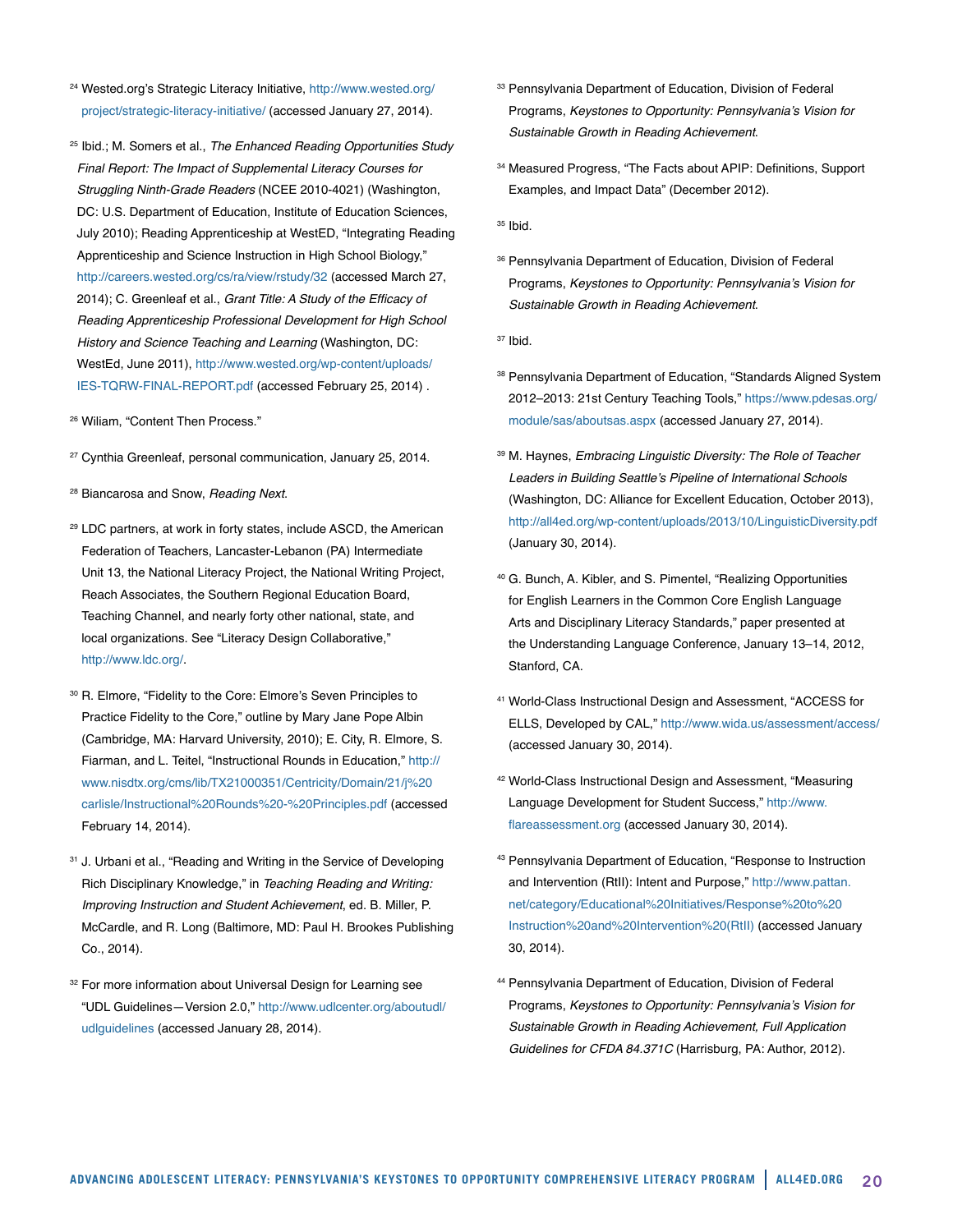- <sup>45</sup> LoTi, "H.E.A.T. Orientation, 2012–2013 Edition" (Carlsbad, CA: LoTi, 2012).
- <sup>46</sup> J. Pelligrino and M. Hilton, eds., *Education for Life and Work: Developing Transferable Knowledge and Skills in the 21st Century* (Washington, DC: National Academy of Sciences, 2012), p. 74.
- <sup>47</sup> LoTi, "H.E.A.T. Orientation."
- 48 Pennsylvania Department of Education, Division of Federal Programs, Keystones to Opportunity: Pennsylvania's Vision for *Sustainable Growth in Reading Achievement*.
- <sup>49</sup> Ibid.; onsite interview with Cindy Rhoads at Harrisburg Regional Data Retreat, October 28, 2013.
- <sup>50</sup> Pennsylvania Department of Education, Division of Federal Programs, Keystones to Opportunity: Pennsylvania's Vision for *Sustainable Growth in Reading Achievement*.
- <sup>51</sup> Pennsylvania Department of Education, "Pennsylvania's Striving Readers Comprehensive Literacy Discretionary Grant Implementation Successes" (Harrisburg, PA: Author, 2014).
- <sup>52</sup> Ibid.
- <sup>53</sup> Ibid.
- <sup>54</sup> Ibid, p. 5.
- <sup>55</sup> V. Ferrandino and G. Tirrozzi, "Wanted: A Comprehensive Literacy Agenda PreK–12," *Education Week* 2, no. 24 (May 5, 2004): 29; M. Schmoker, *Focus: Elevating the Essentials to Radically Improve Student Learning* (Alexandria, VA: ASCD, 2011).
- <sup>56</sup> Schmoker, *Focus*.
- 57 M. Mourshed, C. Chijioke, and M. Barber, How the World's Most *Improved School Systems Keep Getting Better* (London: McKinsey and Company, November 2010).
- <sup>58</sup> Institute of Education Sciences, "Reading for Understanding Research Initiative," [http://ies.ed.gov/ncer/projects/program.](http://ies.ed.gov/ncer/projects/program.asp?ProgID=62 ) [asp?ProgID=62](http://ies.ed.gov/ncer/projects/program.asp?ProgID=62 ) (accessed February 28, 2014).
- <sup>59</sup> Wiliam, "Content Then Process."